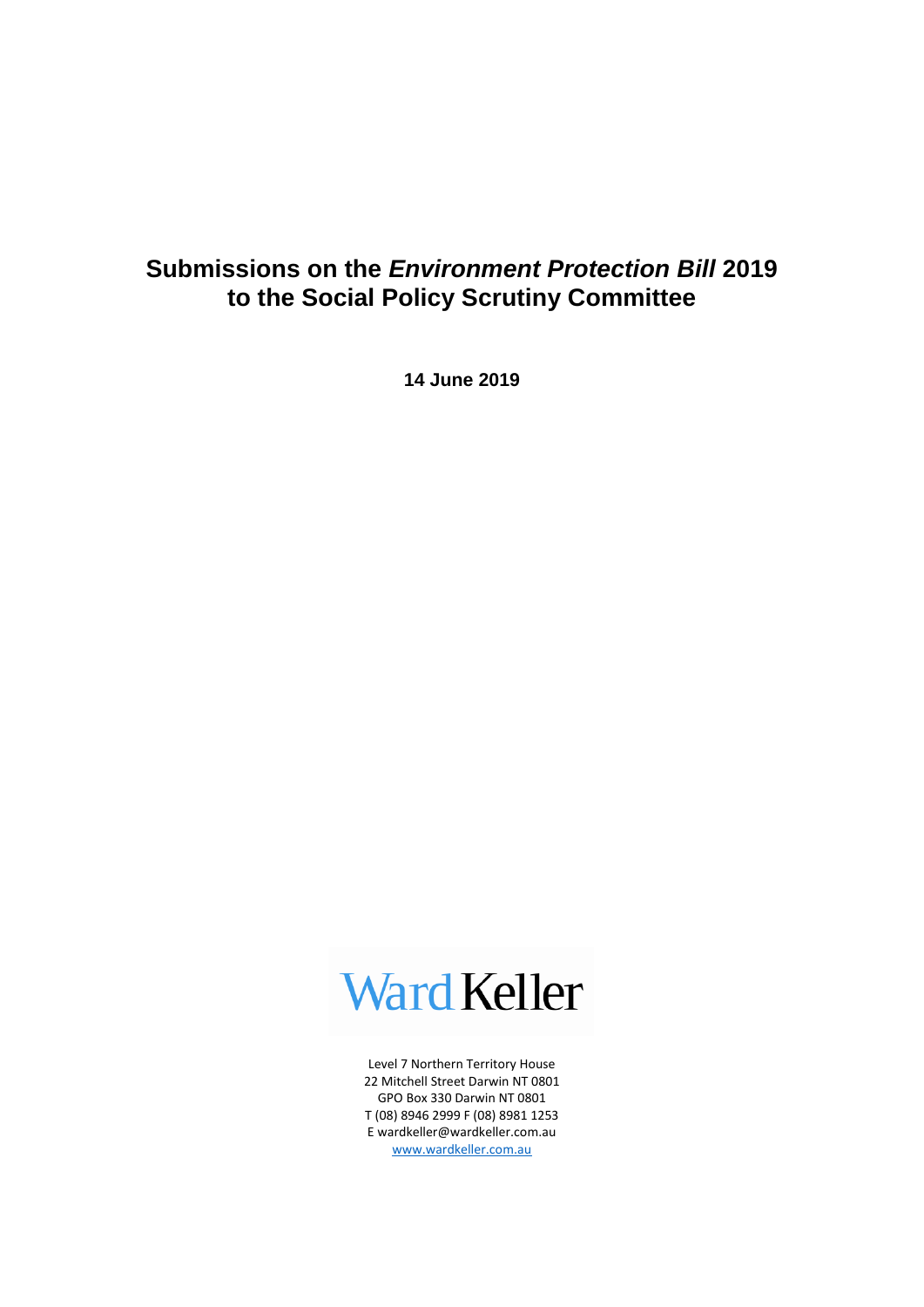# **Executive Summary**

<span id="page-1-0"></span>Ward Keller appreciates the opportunity to provide submissions on the *Environmental Protection Bill* 2019 (**proposed Act**). The proposed Act substitutes actual reform by action (which is relatively low cost, improves effectiveness in environmental regulation, improves efficiency for project proponents and provides gains for the environment and projects) with promised reform by regulation and bureaucracy (with additional costs and new taxes, reduced effectiveness with greater processes and more scope for issues, reduced efficiency for project proponents, more licences to obtain, more restrictions on transfers and increased uncertainty at additional costs to projects).

The existing *Environmental Assessment Act* (**EAA**) requires that any decision by a NT Minister that could reasonably be considered to be capable of having a significant effect on the environment must be referred to the Northern Territory Environment Protection Authority (**NTEPA**) to decide if an environmental assessment is required, and if so at what level (public environmental report, environmental impact statement or an inquiry). The responsible Minister is not to make their decision until they are in receipt of the NTEPA Assessment Report and any comments from the Environment Minister. Therefore the Minister primarily responsible for authorising the proposed action weighs the environmental effects and considers the recommendations in the Minister's decision to either approve or reject the project and in determining approval conditions. This allows:

- (a) all Ministers making major decisions that might affect the environment to have the benefit of environmental assessment and recommendations; and
- (b) the Minister with the primary responsibility and expertise in relation to the matter to determine whether the matter should proceed and under what conditions.

The proposed Act has separate environmental licensing, bonding, auditing, enforcement and transfer approvals. This means that:

- (a) a unified approval now becomes two approvals with two separate licences and conditions;
- (b) the Environment Minister (potentially confined by the NTEPA) has a veto over all major projects;
- (c) given the broad definition of "environment" and that major projects continually effect the environment there is likely to be large degrees of regulatory overlap and Departmental duplication in regulation; and
- (d) the Environment Minister (guided by the Department and NTEPA) must acquire skills to regulate all major projects.

The Government has not pointed to any systemic issues that justify such wholesale changes. What is missing in the proposed Act is the recognition of the right to develop, the primacy of the responsible Minister, simplicity, brevity and balance. The 13 sections of the EAA have become 303 sections of the proposed Act. Six (6) pages of laws has become one hundred and fifty six (156) pages of laws. Sixteen (16) sections and thirteen (13) pages of the *Environmental Assessment Administrative Procedures* became 213 sections of the draft *Environment Protection Regulations* with the current redraft of regulations not available.

Relatively late in the process and in response to requests about cost benefits analysis the Government commissioned a regulatory impact statement from (interstate) consultants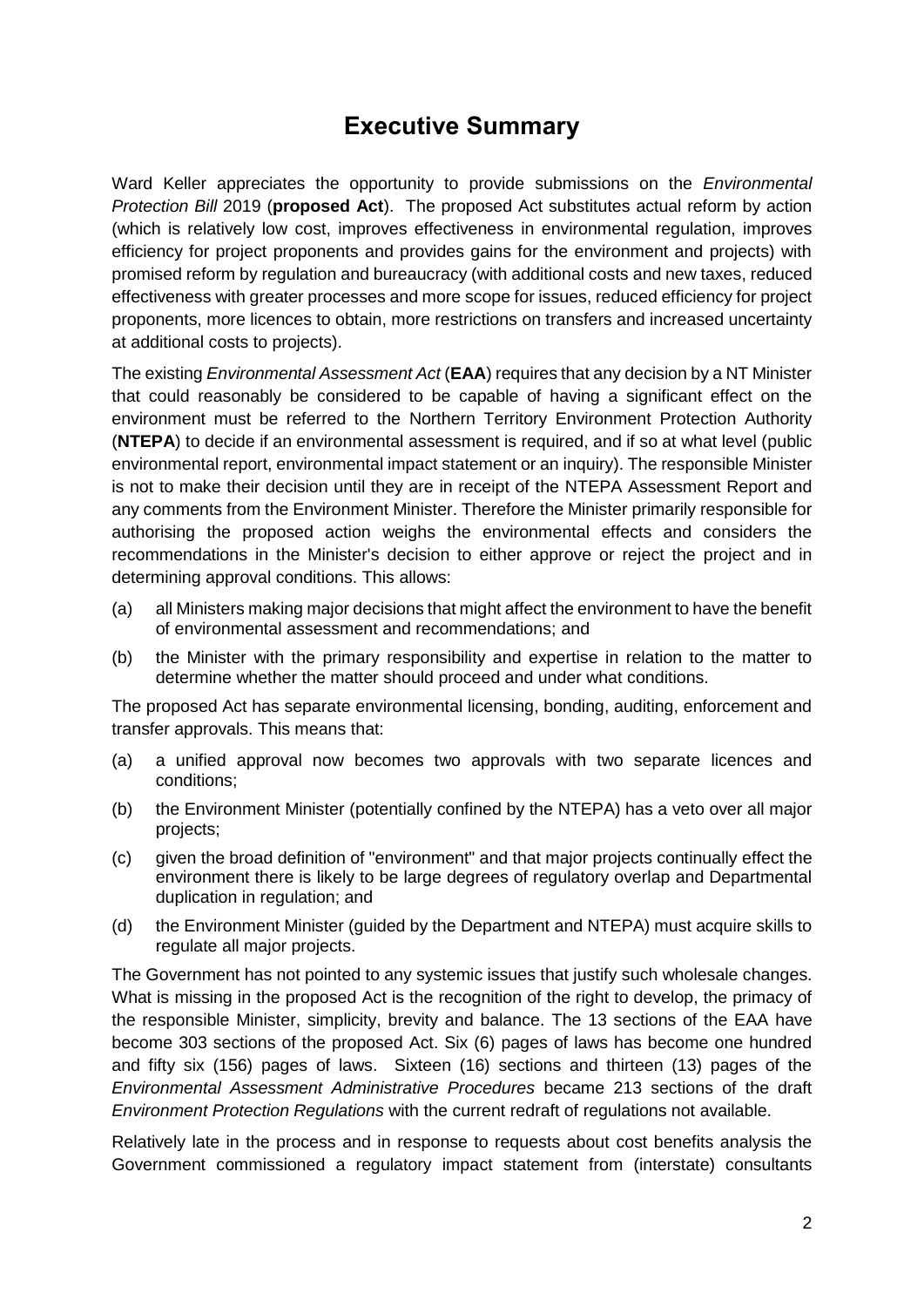Marsden Jacob Associates. NT industry groups were invited to make submissions to the consultants and did so. Notwithstanding our request to have access to the regulatory impact statement, access has been denied.

The role of the NTEPA is fundamental, but it is disappointing that of the 8 members of the NTEPA seven (7) reside outside the Territory.

This is not to say the current system is perfect. In section 7 of these submissions we propose a better solution to both the current system and the proposed legislation. A better solution is one that sees all primary project entitlements approved at one time by the responsible Minister, including a stand-alone Mitigation, Monitoring and Reporting Plan recommended by the Minister for the Environment. Any variation of this plan by the responsible Minister must be accompanied by consultations with the Environment Minister and written reasons. This approach avoids the delay and additional burdens of duplicating the regulatory system and fragmenting project approvals while allowing the Minister for the Environment to focus on the core competency of the portfolio – environmental considerations. This approach also ensures that economic considerations can be considered concurrently with environmental considerations, something for which the proposed legislation does not provide. Other improvements to the assessment system, such as more focused Terms of Reference and greater transparency in the consultation process, both within government and with external stakeholders, including members of the public at-large, do not require changes to the current regime and can be undertaken by departmental and NTEPA action.

Notwithstanding changes made since the consultation draft of the proposed Act, the proposed Act will increase regulatory burden, complexity, administration and time taken to develop a project. The proposed Act is not consistent with the robust development of the Territory and is an investment and job-killer.

#### **KEVIN STEPHENS Partner**

**BRADLY TORGAN, MEIANZ, AICP Senior Lawyer**

**Direct Line** (08) 8946 2921 **Email** kevinstephens@wardkeller.com.au **Direct Line** (08) 8946 2939 **Email** bradlytorgan@wardkeller.com.au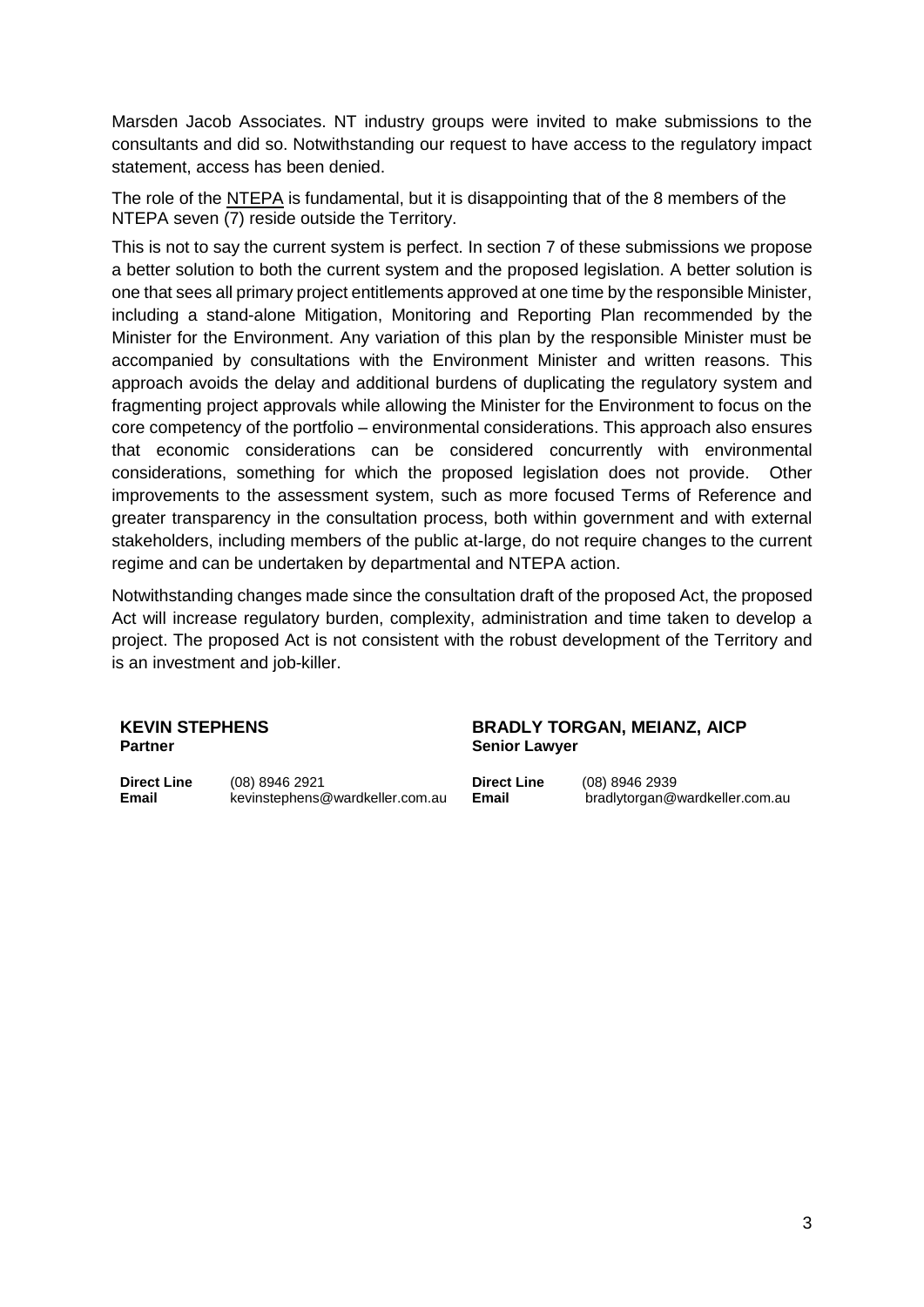# **Contents**

| 1. |                  |                                                                                |  |  |  |
|----|------------------|--------------------------------------------------------------------------------|--|--|--|
| 2. |                  | Principles of ecologically sustainable development (Part 2, Division 1)  7     |  |  |  |
|    | 2.1.             |                                                                                |  |  |  |
|    | 2.2.             |                                                                                |  |  |  |
|    | 2.3.             |                                                                                |  |  |  |
| 3. |                  | Changing impact assessment from a process to a product with veto power vested  |  |  |  |
| 4. |                  | NTEPA should not be making value judgments that place limitations on the       |  |  |  |
| 5. |                  | The legislation hamstrings the ability of the Minister for Environment to have |  |  |  |
|    | 5.1.             |                                                                                |  |  |  |
|    | 5.2.             | Limitations to NTEPA consideration of economic benefit under the proposed      |  |  |  |
|    | 5.3.             | Limitations to Ministerial consideration of economic benefit/utility under the |  |  |  |
|    | 5.4.             |                                                                                |  |  |  |
|    | 5.5.             | Changing the legislation to allow the Minister for the Environment to have     |  |  |  |
| 6. |                  |                                                                                |  |  |  |
| 7. |                  | A better approach: A stand-alone mitigation plan approved by the responsible   |  |  |  |
|    | 7.1.             |                                                                                |  |  |  |
|    | 7.2.             | Benefits of the concept over the government's current approach 14              |  |  |  |
| 8. |                  | Specific comment on sections of the proposed Environment Protection Act 2019   |  |  |  |
|    |                  |                                                                                |  |  |  |
|    | 8.1.             |                                                                                |  |  |  |
|    | 8.2.             |                                                                                |  |  |  |
|    | 8.3.             |                                                                                |  |  |  |
|    | 8.4.             |                                                                                |  |  |  |
|    | 8.5.<br>actions. | Part 3, Division 2, generally - Protected environment areas and prohibited     |  |  |  |
|    | 8.6.             | Section 35, Temporary declarations of protected environmental area  15         |  |  |  |
|    | 8.7.             |                                                                                |  |  |  |
|    | 8.8.             |                                                                                |  |  |  |
|    | 8.9.             | Sections 66-67, 75-80, Statement of unacceptable impact 16                     |  |  |  |
|    | 8.10.            | Sections 70-71, Consultations after Minister proposed a final action  16       |  |  |  |
|    | 8.11.            | Section 92, Environmental approval prevails over other statutory               |  |  |  |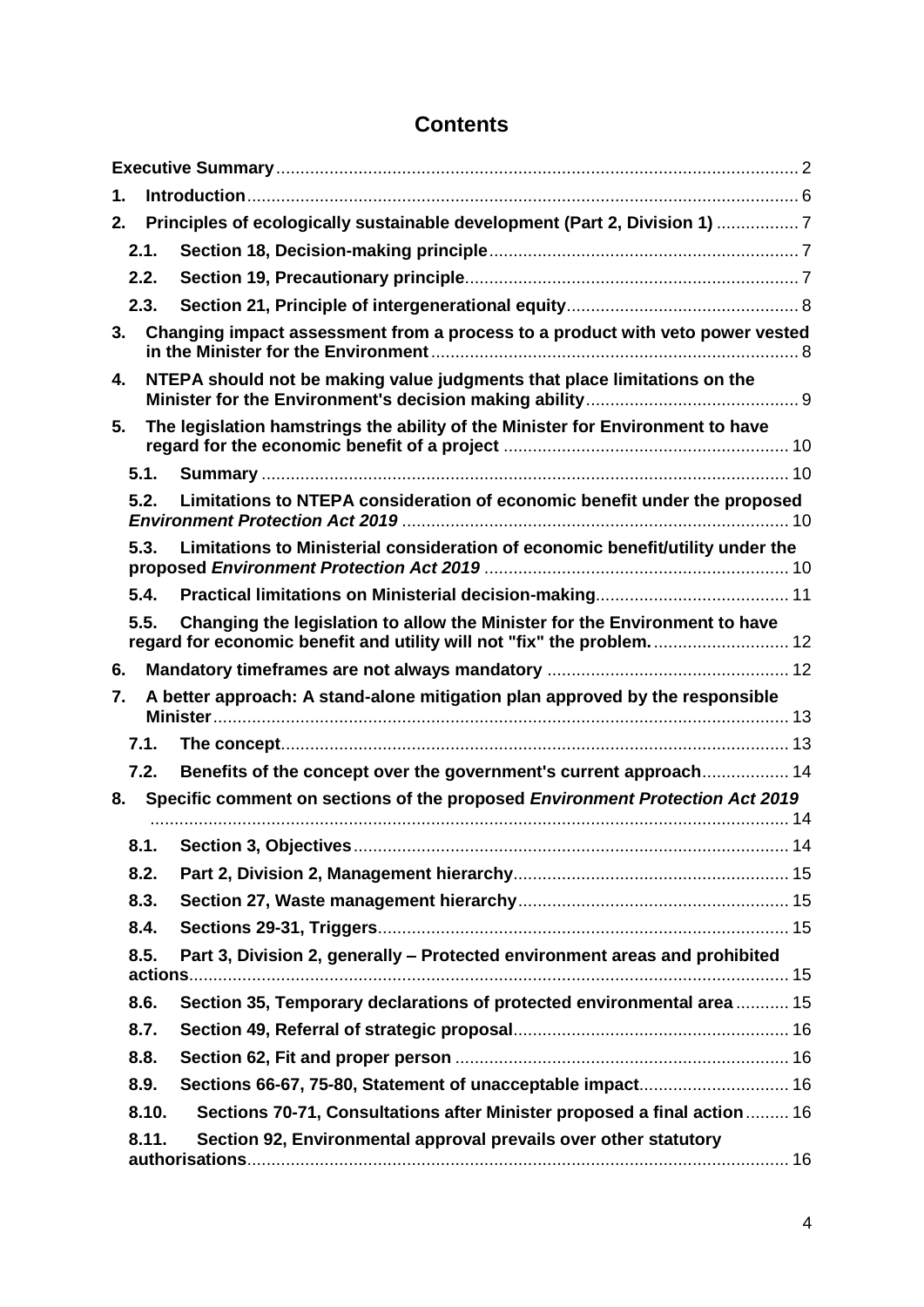|    | 8.12.         |                                                                                    |  |
|----|---------------|------------------------------------------------------------------------------------|--|
|    | 8.13.         |                                                                                    |  |
|    | 8.14.         | Section 127 (Part 7, Division 1, generally), Financial provisions 17               |  |
|    | 8.15.<br>levy | Sections 133-134 (Part 7, Division 2, generally), Environmental protection<br>17   |  |
|    | 8.16.         | Section 136 (Part 7, Division 3, generally), Environmental protection funds<br>17  |  |
|    | 8.17.         | Part 8 (sections 140 et seq.), Environmental audits, environmental auditors        |  |
|    | 8.18.         | Sections 186-188, relationship of environmental protection notices to              |  |
|    | 8.19.         | Section 204, Notice to owners and occupiers of land  19                            |  |
|    | 8.20.         | Part 9, Division 4, Closure notices Part 9 Division 5, Closure certificates 19     |  |
|    | 8.21.<br>land | Sections 202-204, relationship of closure notices to owners/occupiers of<br>20     |  |
|    | 8.22.         |                                                                                    |  |
|    | 8.23.         |                                                                                    |  |
|    | 8.24.         |                                                                                    |  |
|    | 8.25.         | Section 224, Application of Division related to notification of incidents  20      |  |
|    | 8.26.         |                                                                                    |  |
|    | 8.27.         | Section 234(1), Certain considerations for granting injunctions not relevant<br>21 |  |
|    | 8.28.         |                                                                                    |  |
|    | 8.29.         | Part 13, Division 5, Directions to provide information (section 285 et seg.) 21    |  |
|    | 8.30.         |                                                                                    |  |
|    | 8.31.         | Section 296, Saving of existing assessments commenced but not                      |  |
|    | 8.32.         | Section 297(2), Termination of assessment under former Act 22                      |  |
|    | 8.33.         | Section 300(3), Assessment report completed under former Act before<br>. 22        |  |
|    | 8.34.         | Section 301, Assessment report completed under the former Act after                |  |
|    | 8.35.         |                                                                                    |  |
| 9. |               | Port Melville is no justification for wholesale change to the environmental impact |  |
|    |               |                                                                                    |  |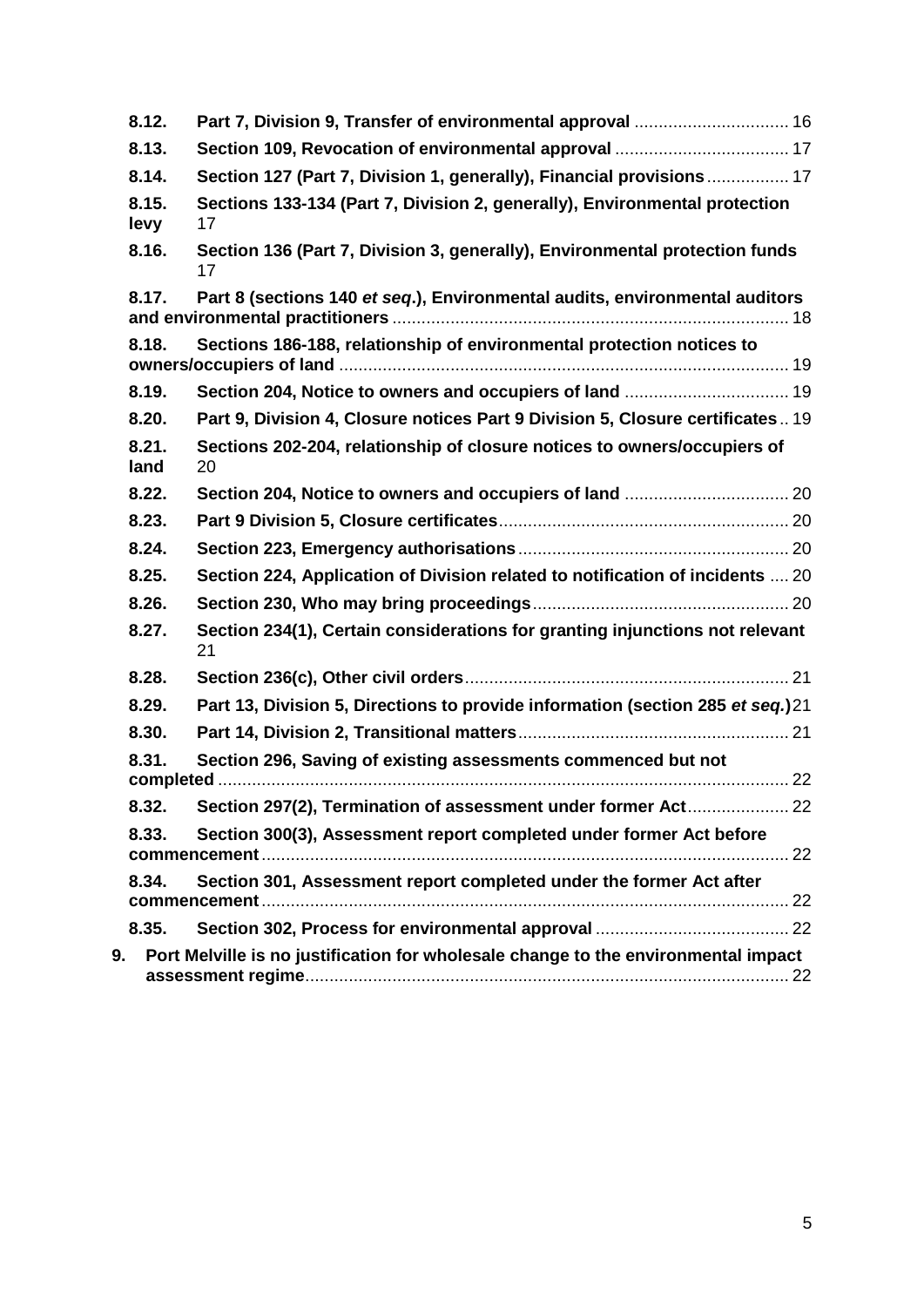# <span id="page-5-0"></span>**1. Introduction**

-

We appreciate the opportunity to provide submissions on the *Environmental Protection Bill 2019* (**proposed Act**). While the proposed Act as tabled represents an improvement over the exposure draft on which Ward Keller previously provided submissions, we still have significant and substantial concerns with the proposal, from the substance of the changes to the current environmental impact assessment regime to poor drafting of the proposal, detailed below.

The most recent CommSec State of the States Report (April 2019) places the Northern Territory  $7<sup>th</sup>$  of the 8 states and territories in economic performance.<sup>1</sup> It had also been either  $7<sup>th</sup>$  or  $8<sup>th</sup>$  in the prior two reports (October 2018 and January 2019). The Territory has underperformed in the national result in all indicators. Equipment investment continues to decrease, down almost 36% compared to the decade average. Construction work is also down in real, not just comparative, numbers. This was corroborated by the State final demand for the March Quarter 2019, released by the Northern Territory Department of Treasury and Finance on 5 June 2019, showing a 48.3% year-on-year decline in private investment.<sup>2</sup>

In the Mining Journal's *World Risk Report*, the Northern Territory dropped considerably from 2017 to 2018 in hard risks (including legal and regulatory risk), perceived risk, and investment risk. In investment risk, the Northern Territory is barely in the top one-third of 96 surveyed jurisdictions and lags behind every Australian jurisdiction save New South Wales. At the time of our prior submission, we noted that the Fraser Institute *Annual Survey of Mining Companies*  2017 showed a similar deterioration of the Northern Territory's position.<sup>3</sup> There has been no significant change in that position since them. While the *Annual Survey of Mining Companies 2018* shows a modest increase for the Northern Territory in the Policy Perception Index, the rate of increase lags behind every other Australian jurisdiction measured. Even with the modest increase, the Northern Territory's ranking in barely in the top half of all jurisdictions surveyed, a significant drop over the prior four years.<sup>4</sup> While the Territory does better in the Investment Attractiveness Index, it still lags well behind Queensland and Western Australia.

In this light, we are at a loss as to why the Northern Territory would be considering such jobkilling, anti-development legislation. It is antithetical to every government pronouncement about the need for job creation and population growth and even runs counter to other Northern Territory policy initiatives. No problem has been identified that requires such a wholesale change to the environmental impact assessment process, certainly not one that these changes would address.

This submission is structured into sections on overall policy considerations, how to improve the current system, and then a section-by-section critique of the tabled legislation. Section 2 addresses the principles of ecologically sustainable development in Part 2, Division 1, of the proposed Act because those are the principles which are to ultimately guide decision-making under the legislation.

<sup>1</sup>[https://www.commsec.com.au/content/dam/EN/Campaigns\\_Native/stateofstates/april2019/CommSec](https://www.commsec.com.au/content/dam/EN/Campaigns_Native/stateofstates/april2019/CommSec_State_of_the_States_April2019.pdf) [\\_State\\_of\\_the\\_States\\_April2019.pdf.](https://www.commsec.com.au/content/dam/EN/Campaigns_Native/stateofstates/april2019/CommSec_State_of_the_States_April2019.pdf)

<sup>2</sup> [https://treasury.nt.gov.au/\\_\\_data/assets/pdf\\_file/0007/703555/SFD-March-2019.pdf.](https://treasury.nt.gov.au/__data/assets/pdf_file/0007/703555/SFD-March-2019.pdf)

<sup>3</sup>[https://www.fraserinstitute.org/sites/default/files/survey-of-mining-companies-2017.pdf.](https://www.fraserinstitute.org/sites/default/files/survey-of-mining-companies-2017.pdf)

<sup>4</sup>[https://www.fraserinstitute.org/sites/default/files/annual-survey-of-mining-companies-2018.pdf.](https://www.fraserinstitute.org/sites/default/files/annual-survey-of-mining-companies-2018.pdf)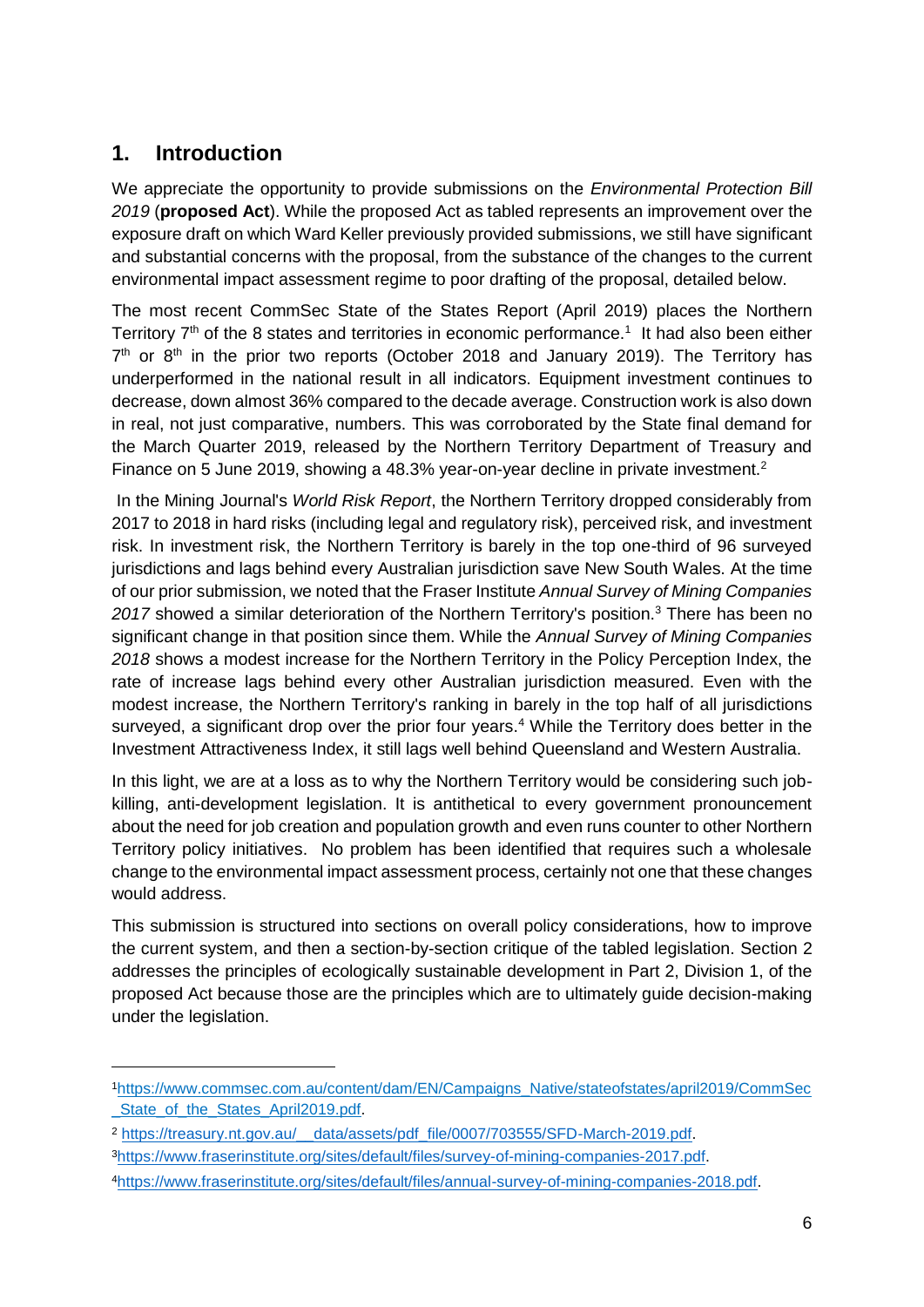Section 3 addresses what we believe is the most profound and job-killing change from the current environmental impact assessment regime, the switch from environmental impact assessment as a process to a product with veto power over all development vested in the Minister for the Environment. Section 4 and 5 then address problematic limitations on the Minister's decision-making ability. Section 6 addresses problems with what the Northern Territory Government is touting as mandatory time frames within which decision must be made. Section 7 then offers a better approach, a stand-alone mitigation plan approved by the responsible Minister upon recommendation from the Minister for the Environment. This submission then turns to a section by section critique to those sections not otherwise addressed in discussion of policy considerations. Finally, because it is raised as a justification for the wholesale change in the assessment regime, this submission concludes with a discussion of the Port Melville situation, 'the tail that wags the dog'.

# <span id="page-6-0"></span>**2. Principles of ecologically sustainable development (Part 2, Division 1)**

We have no issue with using principles of ecologically sustainable development as considerations for decisions made under the proposed Act. Indeed, that is to be expected. Some of what appears in the proposed Act, though, are corrupted versions of the principles as they appear in different source documents, and sometimes in a manner that leaves out key features of the principle related to economic utility and cost-effectiveness of mitigation. The result of this paraphrasing and 'pick and choose' approach is a process that will be expressly driven by anti-development objectives.

# <span id="page-6-1"></span>**2.1. Section 18, Decision-making principle**

Section 18(1) of the proposed Act provides, "decision-making processes should effectively integrate both long-term and short-term environmental and equitable considerations". The principle, as it appears in section 3A(a) of the *Environmental Protection and Biodiversity Conservation Act 1999* (Cth) (**EPBC Act**), is "decision-making processes should effectively integrate both long-term and short-term economic, environmental, social and equitable considerations" (emphasis added).

The principle should make reference to economic and social considerations. At the very least, if the EPBC Act is the source of this principle, the Northern Territory Government should explain why the emphasized language has been removed.

### <span id="page-6-2"></span>**2.2. Section 19, Precautionary principle**

The precautionary principle as it was adopted in 1992 by the United Nations Conference on Environment and Development in Rio de Janeiro, Brazil (the Rio Declaration on Environment and Development, generally known as the **Rio Declaration**), provides in part that "where there are threats of serious or irreversible damage, lack of full scientific certainty shall not be used as a reason for postponing cost-effective measures to prevent environmental degradation" (emphasis added).

Section 19 of the proposed Act does not refer to cost-effectiveness, providing further evidence of the explicit anti-development slant taken by this legislation. The principle should incorporate the concept of cost-effectiveness. Introducing the concept of "practicability" is insufficient.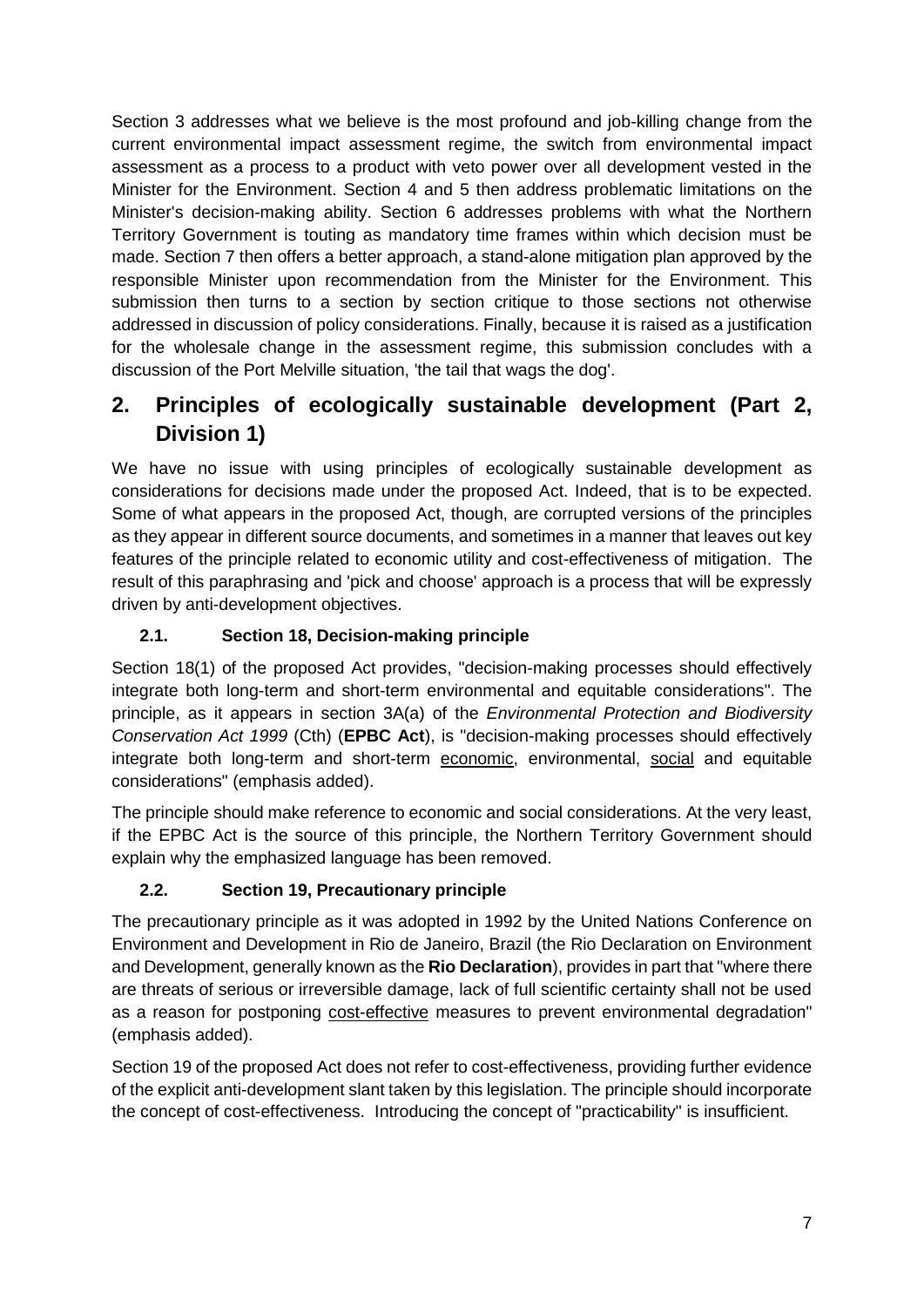### <span id="page-7-0"></span>**2.3. Section 21, Principle of intergenerational equity**

Section 21 in the proposed Act reads, "The present generation should ensure that the health, diversity and productivity of the environment is maintained or enhanced for the benefit of present future generations." The principle adopted in the Rio Declaration actually provides "The right to development must be fulfilled so as to equitably meet developmental and environmental needs of present and future generations." The principle contains an explicit right to develop, expressly noted in the 1997 Report of the Secretary General on application and implementation of the Rio Declaration.

Why has the legislation written the right to develop out of the principle? We acknowledge that section 21 mimics section 3A(c) of the EPBC Act. The principles of ESD as they are contained in the EPBC Act, however, are underpinned by the need to develop identified in the Commonwealth's *National Strategy for Ecologically Sustainable Development*, out of which the EPBC Act grew. We are unaware of a similar Northern Territory-centric document.

# <span id="page-7-1"></span>**3. Changing impact assessment from a process to a product with veto power vested in the Minister for the Environment**

The purpose of environmental impact analysis is to provide decision makers with sufficient data on environmental impacts to make informed decisions about whether a project with potentially significant environmental effects should proceed, balancing a variety of factors and policies that includes both environmental and economic development.

The approach taken in Part 5 of this legislation turns the purpose of environmental assessment on its head. It takes what is supposed to be a process and turns it into a product. It creates a substantial level of additional bureaucracy. The additional approval process adds time and uncertainty to an already lengthy process, creating a roadmap to 'death by delay'. It is disheartening that a Territory that professes to be so focused on job creation would propose such investment and job-killing legislation.

We oppose the concept of an environmental approval as a permit whose approval is vested with the Minister for Environment. Part 5 gives the Minister veto power over virtually every development project in the Northern Territory. The scope of power this legislation grants to the Minister is breathtaking, and there is no other Australian jurisdiction of which we are aware in which so much authority is granted to a Minister with portfolio of the environment.<sup>5</sup>

Not only does the legislation grant the Minister the ability to refuse an environmental approval after environmental impact assessment has been conducted (section 69), it grants the Minister the power to establish criteria that triggers environmental impact assessment in the first place (section 30), and the power to establish environmental objectives by which an environmental impact assessment is presumably measured (section 28). This even extends to transfers of

-

<sup>5</sup> See, e.g., *Environmental Effects Act 1978* (Vic) ss 8-8E; *State Development and Public Works Organisation Act 1971* (Qld) ss 34D, 52; *Environmental Planning & Assessment Act 1979* (NSW) Div 5.1, subd 3; *Development Act 1993* (SA) s 48; *State Policies and Projects Act 1993* (Tas) s 26. Even in Western Australia, which vests more authority in the Minister for the Environment than other States, agreement with other responsible Ministers is required and there is an internal appeal process if there is disagreement amongst Ministers. See e.g., *Environmental Protection Act 1986* (WA) ss 45(1)-(4). Under the *Environment Protection and Biodiversity Conservation Act 1999* (Cth), regardless of the significance of a projects' impacts, jurisdiction is limited to enumerated matters of national environmental significance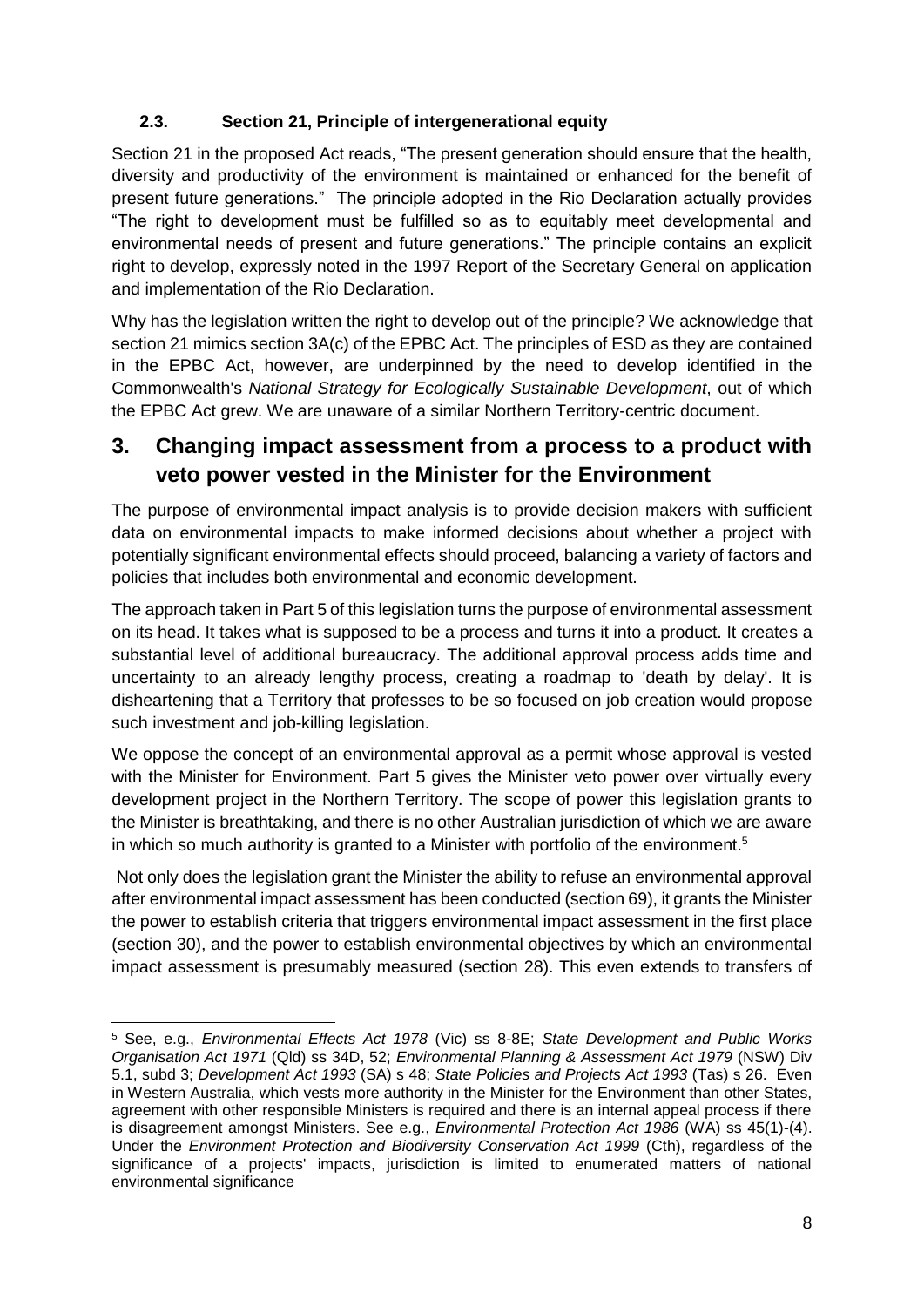environmental approvals already granted (section 123). There appears to be no appeal from the Minister's decisions.

Based on data from the NTEPA website, the average (mean) time since 2010 for projects for which an EIS was required took over 900 days to get from Notice of Intent to assessment report. For mining projects, the mean was over 1100 days. Even if one uses the median rather than the mean, the figure is still over 900 days for mining projects. The government has touted timing requirement in the legislation and associated regulations, but as we will discuss elsewhere in this submission, time limits on discretionary actions are generally not legally enforceable, and automatic actions that accrue from failing to meet a deadline are legally suspect. We also believe that additional steps proposed for the assessment process will ultimately result in a longer project approval process, with associated increased costs and uncertainty.

The product that the Territory contemplates here also creates an unanticipated consequence by providing project opponents with additional and independent opportunities to litigate against a project. The process contemplates the issuance of an environmental approval in advance of any primary operational entitlement. For politically controversial projects, this means of litigation over the environmental approval, followed by additional litigation over operational entitlements – two bites of the apple,' as it were – creating significant additional uncertainty and cost for project proponents.

Project proponents should not be subject to additional delays beyond what is already a lengthy and robust process. Environmental impact assessment should remain a process, with decision-making authority vested in the Minister responsible for the sector in which the project lies, with consideration for the recommendations of the NTEPA and Minister for the Environment.

In this submission, we put forward what we believe is a better approach. That approach is one that sees all primary project entitlements approved at one time by the responsible Minister, including a stand-alone environmental approval that replaces the current Assessment Reports, a document that is often of little value in its current form.

# <span id="page-8-0"></span>**4. NTEPA should not be making value judgments that place limitations on the Minister for the Environment's decision making ability**

Part 5 of the proposed Act gives NTEPA the authority to prepare "a statement of unacceptable impact". NTEPA should not be engaging in value judgments as to whether impacts are acceptable or unacceptable. A value judgement of this nature involves the weighing of competing social, commercial, or economic benefits against environmental impacts. Those judgments are province of the ultimate decision-maker, not NTEPA, an unelected and effectively interstate body. Vesting NTEPA with the authority to make value judgements inappropriately confines the Minister's decision-making power.

The NTEPA role should be limited to providing objective analysis and conclusions with respect to environmental impacts. More specifically, NTEPA should be limited to (1) assessing potentially significant environmental impacts against objective thresholds to determine the significance of those impacts and (2) determining whether a potentially significant environmental impact can be avoided, mitigated, or offset to a level less than significant, again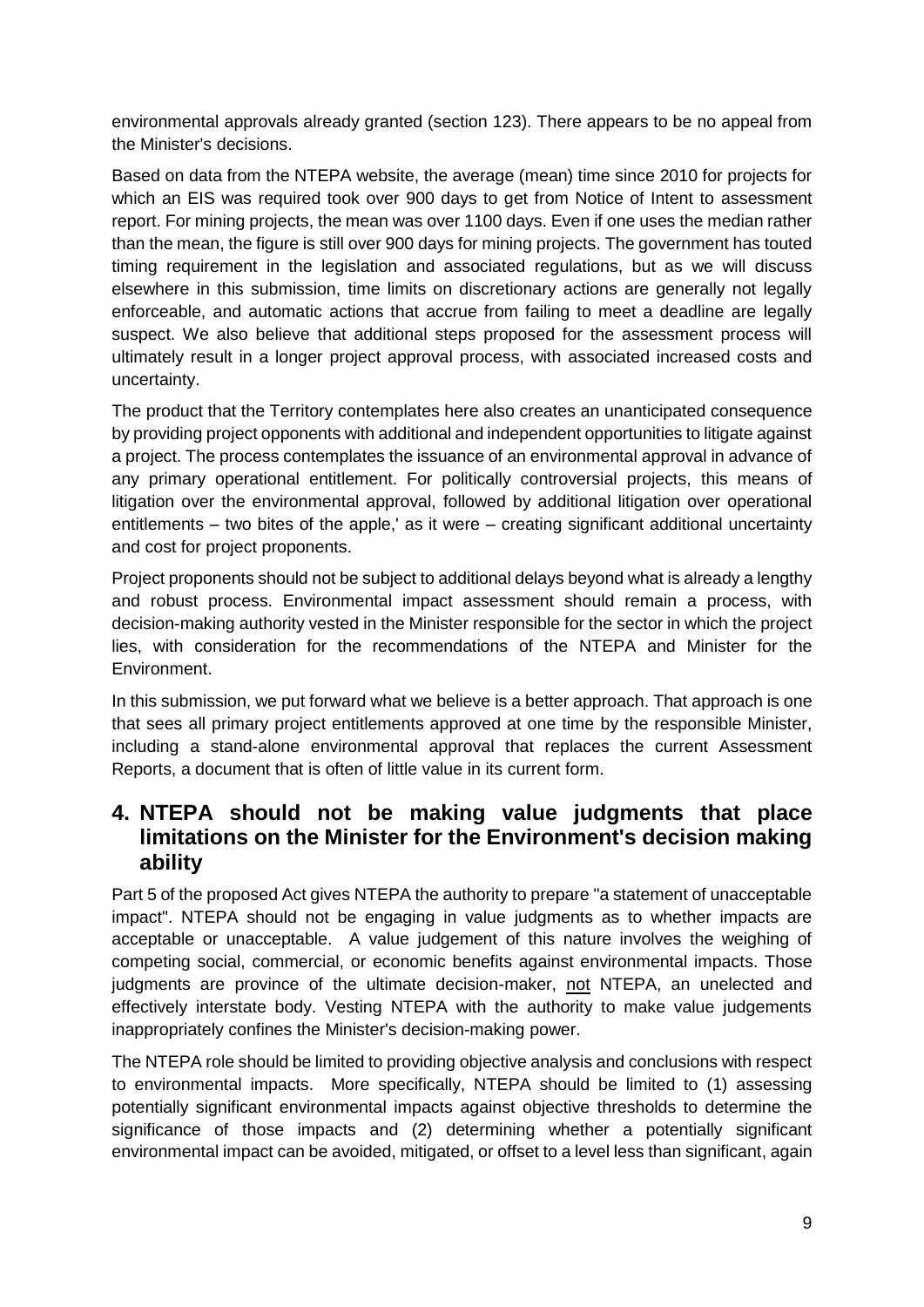as measured by objective criteria.<sup>6</sup> It is then up to the decision maker, not NTEPA, to make the value judgement as to whether the residual impact is acceptable or unacceptable based on all relevant considerations.

# <span id="page-9-0"></span>**5. The legislation hamstrings the ability of the Minister for Environment to have regard for the economic benefit of a project**

## **5.1. Summary**

- <span id="page-9-1"></span> NTEPA may only have regard for principles of Ecologically Sustainable Development (**ESD**) in undertaking its environmental impact assessment duties, principles from which concepts of cost-effectiveness and economic utility have bee scrubbed.
- There are legal impediments to the Minister's consideration of a project's economic utility in the Environmental Approval process.
- There are practical impediments to the Minister's consideration of a project's economic utility in the Environmental Approval process.
- Removing the impediments, if indeed they can be removed, only creates new problems; unnecessary duplication would result from two different Ministers making two different decisions based on the same documentation for the same activity.

## <span id="page-9-2"></span>**5.2. Limitations to NTEPA consideration of economic benefit under the proposed** *Environment Protection Act 2019*

NTEPA is a "decision-maker" under the proposed Act (section 4). As a decision-maker, it must consider the principles of ESD in making a decision pursuant to section 17(2).

The ESD principles in the proposed Act are at sections 18-24. They do not allow for consideration of a project's economic benefit or utility, even though a proponent is required to produce that evidence under the NTEPA Guidelines for the preparation of a Social and Economic Impact Analysis Report. As we also note earlier, the principles have been altered to remove consideration of cost-effectiveness or economic utility.

While NTEPA is not actually making a final decision in reviewing an Environmental Impact Statement or other environmental assessment prepared pursuant to the proposed Act, under section 42(b)(i), "[t]he purpose of the environmental impact assessment process is to ensure that…all actions that may have a significant impact on the environment are assessed, planned and conducted taking into account…the principles of ecologically sustainable development…"

This is not a criticism of NTEPA. It is just a recognition that NTEPA cannot (and may not have the capacity or capability) to assess economic or social benefits as part of its impact assessment.

## <span id="page-9-3"></span>**5.3. Limitations to Ministerial consideration of economic benefit/utility under the proposed** *Environment Protection Act 2019*

The Minister for the Environment is also a decision maker pursuant to section 4 of the proposed Act, and the Minister is bound by section 73 of the proposed Act in making a decision on a statement of unacceptable impact or an Environmental Approval.

<sup>-</sup>6 It may help to think of offset as a particular type of mitigation, one that occurs off-site to compensate for the on-site impact.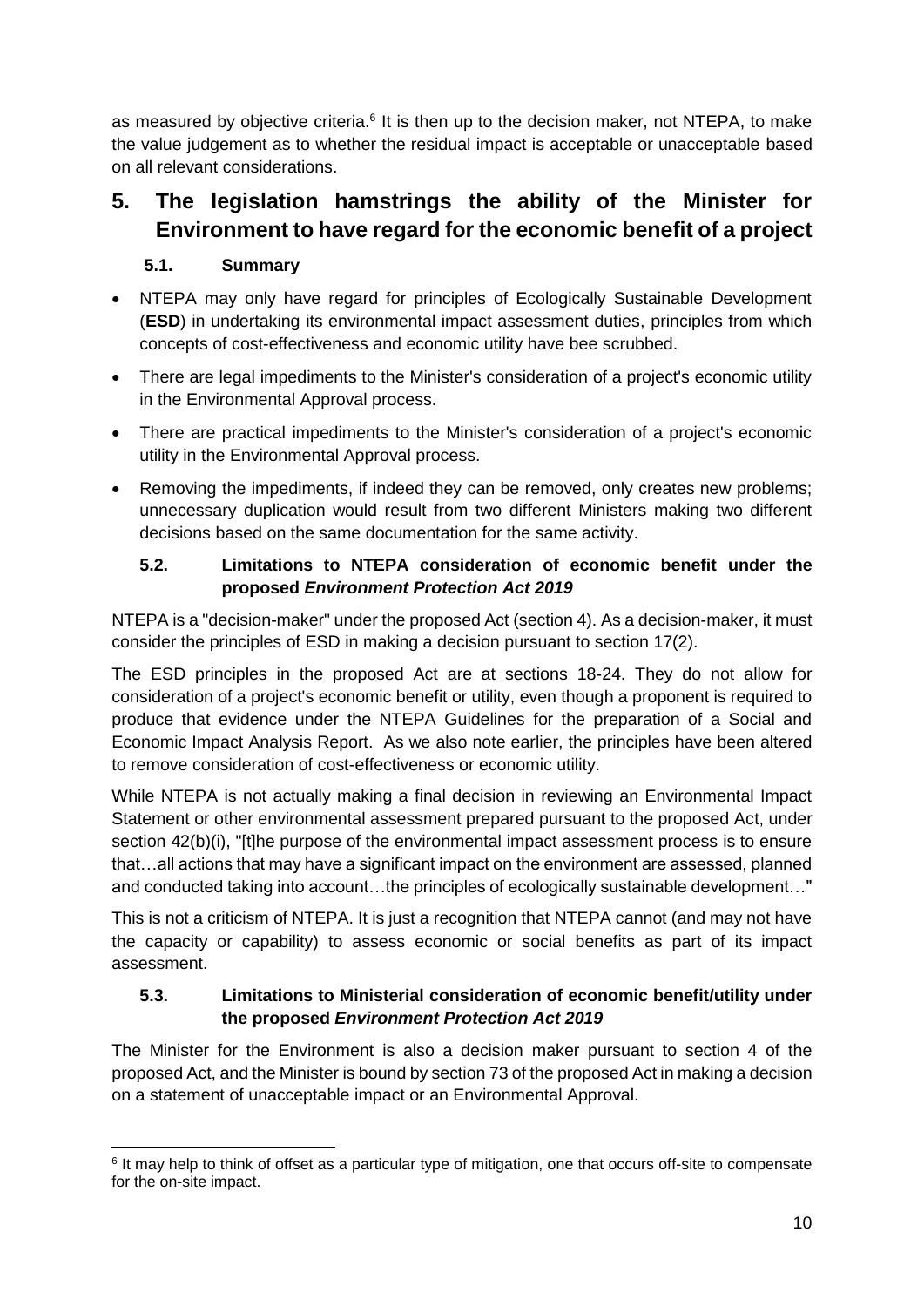Although it is not explicit, the Minister might be able to weigh economic utility and benefits in under section 73(1)(d), but it is not certain:

In addition to the matters set out in Part  $2<sup>7</sup>$ , the Minister must have regard to the following in deciding whether to grant or refuse an environmental approval for an action:

- (a) the objects of this Act;
- (b) the assessment report on the action;
- (c) whether the proponent is a fit and proper person to hold an environmental approval;
- (d) any other matters the Minister considers relevant.

However, the ability to take into account economic or social utility may be limited by section 17(2) as applied by section 73(1), both of which are written as a mandatory action. If the Minister is not satisfied that the action in question is consistent with the principles of ESD as they are written in the proposed Act, it is possible that she may not be able to grant the Environmental Approval regardless of the weight she may wish to give to economic or social or utility. This concern is further magnified because section 73(1) of the proposed Act eliminates section 87(1)(c) of the previously released exposure draft of the legislation which required the Minister to have regard for the "benefits" of the project.

In summary, if the Minister accepts that there will be an unacceptable environmental impact that "cannot be appropriately avoided, mitigated, managed, or offset", section 66(1)(b), the Minister may not eb able to take into account economic benefit or utility. If the Minister rejects a statement of unacceptable impact, the Minister could potentially take economic considerations into account, but we believe the minister's action would be vulnerable to judicial challenge for having failed to have sufficient regard for the contents of the statement of unacceptable impact and for having violated section 73(1).

Please note that all of this is compounded by the failure of the proposed Act to define "acceptable" or "unacceptable", and fails to provide a definition of significance tied to thresholds.

### <span id="page-10-0"></span>**5.4. Practical limitations on Ministerial decision-making**

The decision-making process for an Environmental Approval requires a recommendation by NTEPA to either grant the Environmental Approval, which may include conditions pursuant to section 65(3), or provide a statement of unacceptable impact for the Minister's consideration pursuant to section 66. If the Minister accepts the statement of unacceptable impact, she must refuse to grant the Environmental Approval. We note above the legal difficulties facing a Minister who wished to reject the recommendation of NTEPA

These legal difficulties, in turn, creates a practical hurdle. The decision of the Minister with regard to an Environmental Approval or a statement of unacceptable impact requires a written statement of reasons. That should propose no problem is the Minister accepts the statement of unacceptable impact. The necessary documents, for all intent and purposes, will already have been prepared. If the Minister rejects the statement of unacceptable impact, she must still prepare a statement of reasons, only now she must rely on an agency that is already on

<sup>-</sup> $7$  The principles of ecologically sustainable development.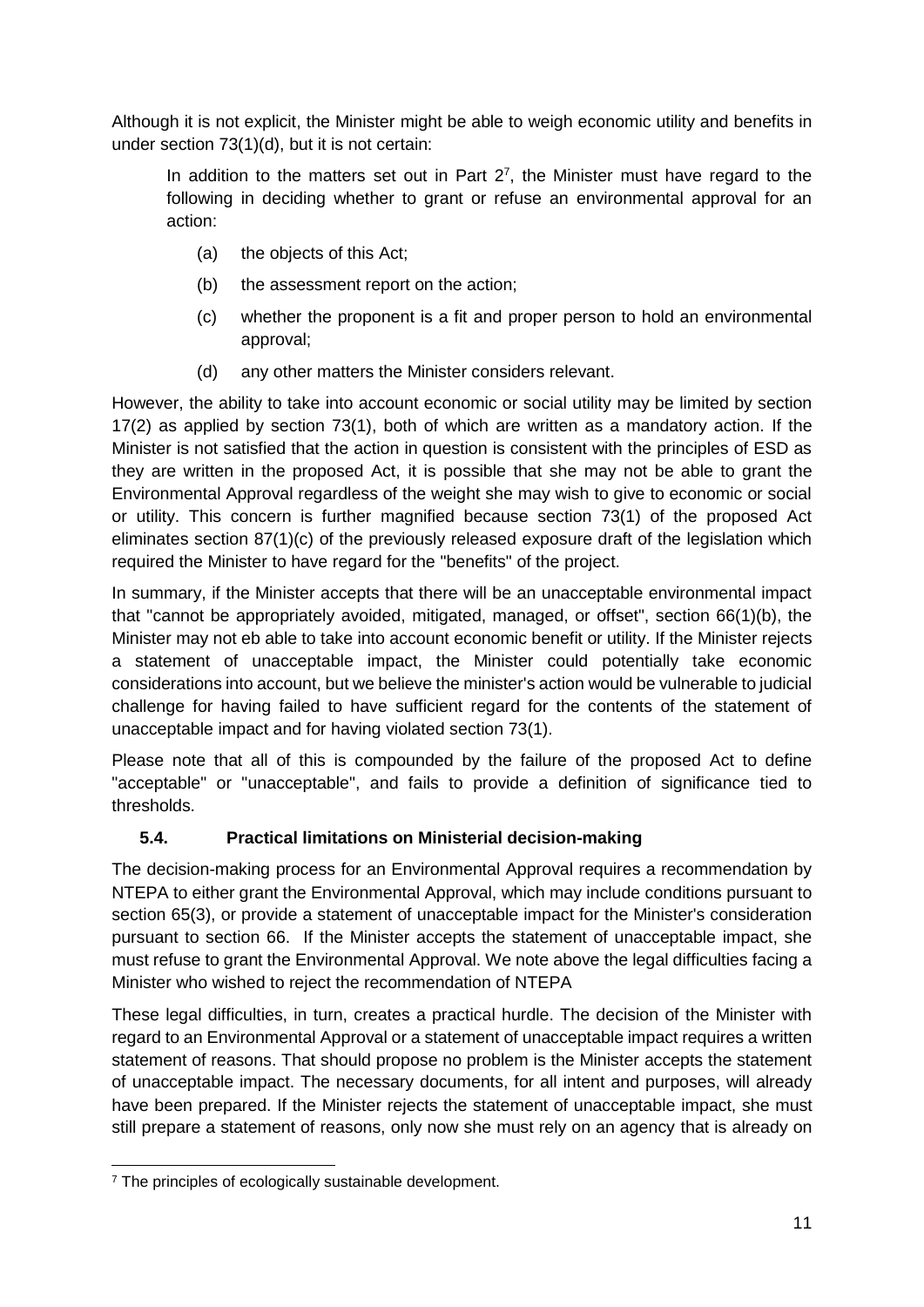record as believing the impact to unacceptable to assist in the preparation of a statement of reasons for refusing to accept the statement of unacceptable impact .

This practical difficulty is compounded by the relatively short timeframes in the legislation within the Minister must act or risk having a recommendation become the final decision by default. We note elsewhere, though, that we believe timeframes for discretionary action are legally suspect.

#### <span id="page-11-0"></span>**5.5. Changing the legislation to allow the Minister for the Environment to have regard for economic benefit and utility will not "fix" the problem.**

Giving the Minister for the Environment the authority to have regard for economic consideration in situations where none currently exists in the legislation does nothing to address the underlying fundamental issue we have raised with respect to the legislation; the Minister for the Environment should not have veto power over every major development project in the Northern Territory. It also creates additional problems for the legislation. Two different Ministers would now be tasked with duplicative roles. Both would be reviewing the same data and documents (from the same departments and agencies) to determine whether each should grant his or her separate approval for the same activity. This adds additional time, cost, and risk to a project. Responding to this issue should not be to simply give the Minister for the Environment more authority.

# <span id="page-11-1"></span>**6. Mandatory timeframes are not always mandatory**

We recognize that the government has added required timeframes for a number of actions contemplated by the proposed Act and has touted them as providing additional certainty to the process. For many of the actions in the proposed Act subject to time requirements, however, those limitations can only be directory, not mandatory. They are nothing than guidelines with no legal effect.

Mandatory timeframes can apply to non-discretionary actions, those actions for which there is no independent judgment applied or exercised. A minimum time for the acceptance of submissions is a good example. If the law mandates that there must be a minimum of thirty calendar days for in which submissions must be accepted, the law provided no discretion to shorten the time below the minimum. In setting a time for submissions to be provided, no judgement is exercised. The only question is whether at least 30 days has been provided for. If that outcome is violated and a thirty-day minimum is not provided, judicial remedy exists.

That does not hold for discretionary actions, those decisions which require the exercise of judgment. A timeframe touted here as mandatory is not; it can only be guidance and cannot be judicially enforced. Judicial remedy does not exist when more than one outcome is available based on the exercise of a decision-makers judgment. A judge can review a decision once discretion is exercised. She cannot order that discretion be exercised in a particular fashion in the first instance.

We do not believe that default action if a decision-maker fails to exercise discretion (such as the automatic approval given to NTEPA recommendation if the Minister fails to act on an environmental approval within 30 days. See section 74) is saving. That default action itself may be seen as judicially suspect if regard is not had for all the required criteria.

Mandatory timeframes for final actions, including default actions, may have other unintended adverse consequences. If, for example, an environmental approval is granted thirty days after a NTEPA recommendation – either by affirmative action or by default – the likely sequence of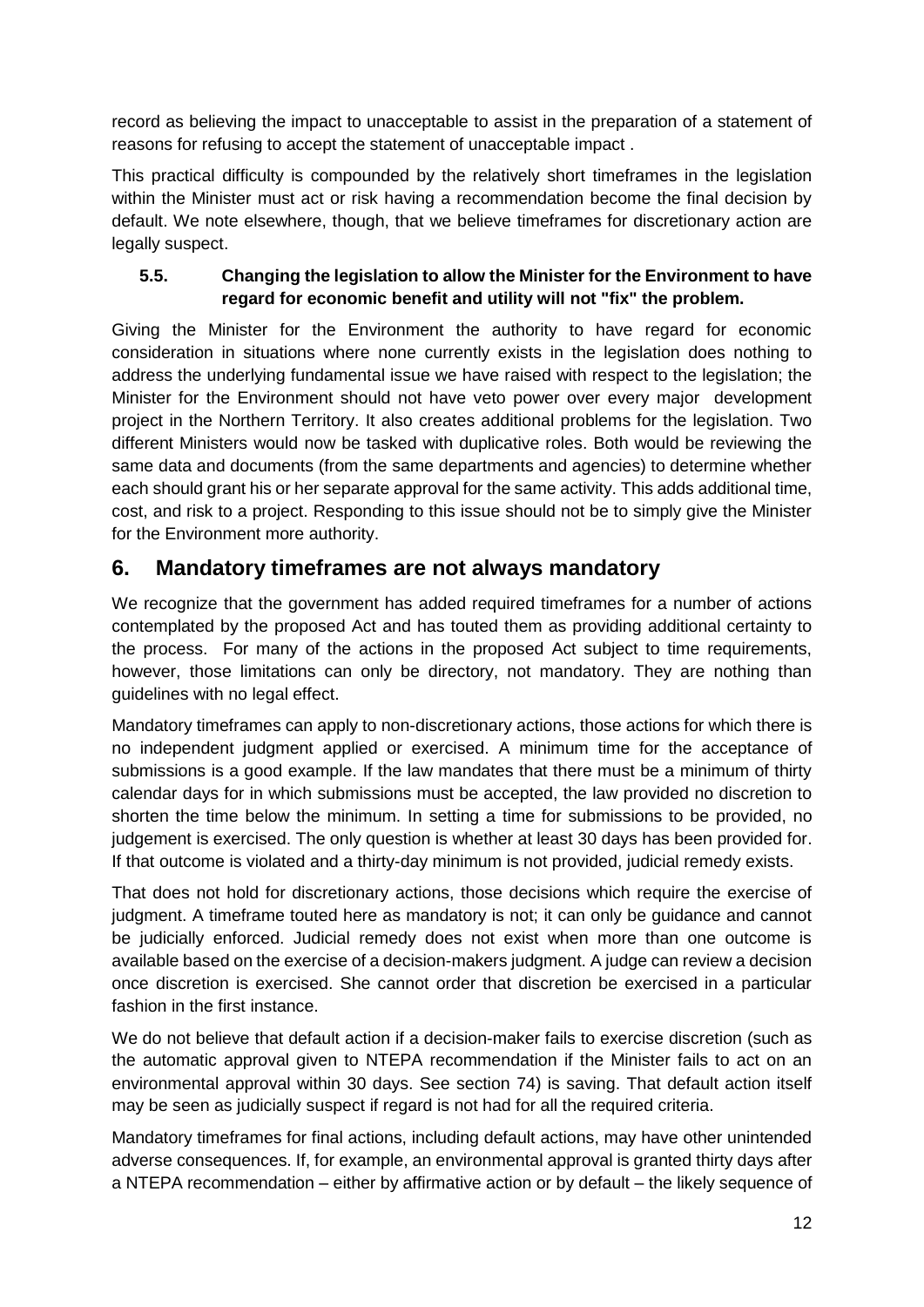events is that the environmental approval will run well in advance of operational entitlements to be issued by the responsible Minister. This could lead to litigation against the project even before operational approvals are granted, exposing a project to further risk and uncertainty. One rejoinder might be that even directory timeframes provide guidance and prod the appropriate parties into timely action. The response, however, is what is preventing that from happening now?

As a related issue we are concerned about the focus on timeframes at the end of the assessment decision-making process to the exclusion of the time necessary to complete process as a whole. When the exposure draft of the proposed Act was released for review and submission, it was accompanied by proposed regulations. Our review of the proposed regulations identified a number of new steps in the assessment process which increased the assessment timeframe, as well as existing steps in which the time for government action had been increased. During the Social Policy Scrutiny Committee hearing on the proposed Act we heard that proposed regulations would not be released until August or September. Discussion of the timing of one action in the assessment process should not occur in isolation from that of the entire process.

It is our belief that the proposed Act will ultimately increase the time to complete project approval, resulting in increased costs and uncertainty. Our calculations indicate that pursuant to the consultation draft of the regulations the proposed Act would add not less than 133 days to the environmental impact assessment process, without accounting for any additional time that might arise from greater requirements in a Term of Reference.

# <span id="page-12-0"></span>**7. A better approach: A stand-alone mitigation plan approved by the responsible Minister**

### <span id="page-12-1"></span>**7.1. The concept**

A better approach would be one that sees all primary project entitlements approved at one time by the responsible Minister, including a stand-alone environmental approval.

At the back end of the current assessment system, the existing problem is less with the process than it is with the product, the product being Assessment Reports. In their current form, they are of little utility to the responsible Minister. A more useful document for the responsible Minister would be an actual mitigation plan, including monitoring and reporting requirements. It would include the point in the project timeline at which the mitigation is to occur and identify the agency within government responsible for ensuring compliance. As an aside, we note there is nothing in the current legislative regime that prevents this.

This is the document that would become the "action item" that would go the responsible Minister for consideration. While it could be approved in advance of operational entitlements, the expectation is that it would be approved concurrent with the operational entitlement being sought. If the responsible Minister approves the operational entitlement he or she must also approve the mitigation plan as a stand-alone item. If the Minister's approval deviates from the mitigation plan recommended by the Environment Minister, those deviations must be accompanied by written reasons based on evidence before the responsible Minister and after consultation with the Environment Minister. This approach still results in an environmental approval. The approval, though, comes from the responsible Minister as part of a single, concurrent suite of project permits and approvals.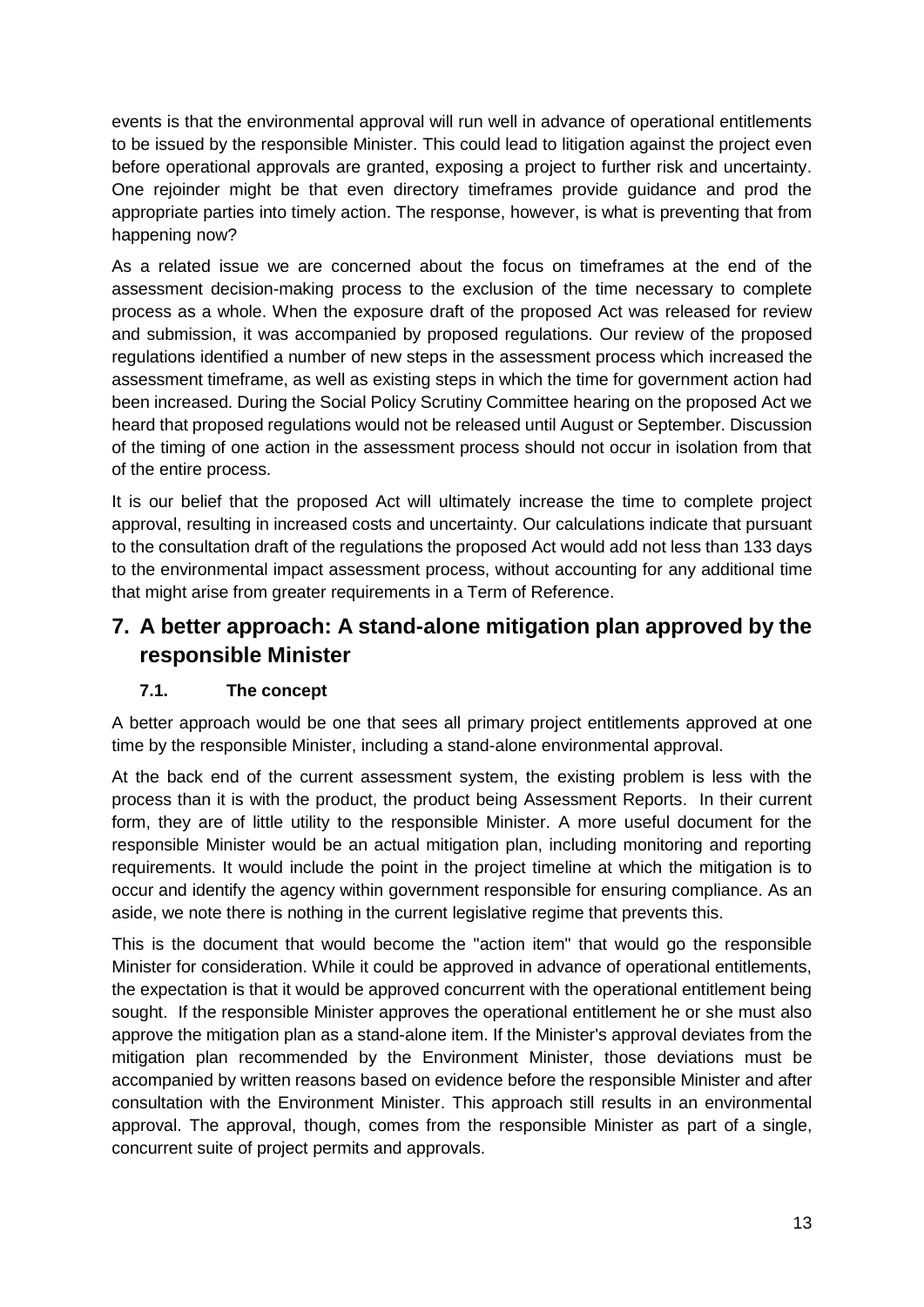This approach does not mean that NTEPA and/or the Department of Environment and Natural Resources (**DENR**) have no enforcement powers. If a particular mitigation measure falls within their jurisdiction of NTEPA/DENR to monitor and enforce, the authorisation to enforce remains. It is simply approval of the mitigation plan, with appropriate monitoring and reporting provisions, that lies with the responsible Minister.

### <span id="page-13-0"></span>**7.2. Benefits of the concept over the government's current approach**

We acknowledge that this concept does not meet the government's desire to consolidate matters relating to environmental impact and management, but the government's approach conflates approval with enforcement and fragments project approval even more, scattering decision-making amongst different Ministerial portfolios. In this regard, the government's approach runs counter to the spirit, if not the letter, of *A plan for budget repair* (**Plan**), whose recommendations the government adopted almost in full in April 2019.

A key point in Chapter 2 of the Plan is "Attracting private investment and streamlining major project facilitation is the key to kick-starting an economic recovery in the Territory". One of the recommendations is "2.1. Reform the current major projects process to expedite and improve the efficiency of project approvals". Amongst the options for expediting and improving the efficiency of the current process are "establishing a one-stop-shop for declared priority major projects with resourcing able to be mobilised to expedite regulatory approval processes" and "centralising a number of regulatory and investment attraction functions to improve the overall coordination of industry development and support, and reduce beige tape". Fragmenting project approvals runs counter to this approach, now adopted by the government.

The government's current approach to environmental approval also runs counter to *The Territory Critical Minerals Plan* (**TCMP**), released by the government in April 2019. A process that increases fragmentation of project approval is not consistent with TCMP policy of "support[ing] critical minerals projects to commence production."

The approach we put forward avoids the 'zero-sum' approach taken by this legislation, granting primacy of the Minister for Environment (and by inference, DENR and NTEPA) over all development in the Northern Territory at the direct expense of other relevant Ministries. It allows the Minister for the Environment to focus on the core competency of the portfolio – environmental considerations – and ensures that economic considerations can be appropriately considered concurrently with environmental considerations, while ensuring an adequate level of transparency that many believe is absent from the existing system.

# <span id="page-13-1"></span>**8. Specific comment on sections of the proposed** *Environment Protection Act 2019*

### <span id="page-13-2"></span>**8.1. Section 3, Objectives**

Objective 3(d) is a new addition from the exposure draft. Broad community involvement in the environmental impact assessment process is important and is reflected in sections 18(2) and 43(a)-(d). Environmental approval is part of the environmental impact assessment process, and should not be called out separately.

Objective 3(e) is a new addition from the exposure draft. While Aboriginal people are clearly stakeholders with an important role to play in the environmental impact assessment process, the objective appears to elevate Aboriginal interests above all others in that process, independent of other considerations. Is this the intent of the objective? Does similar language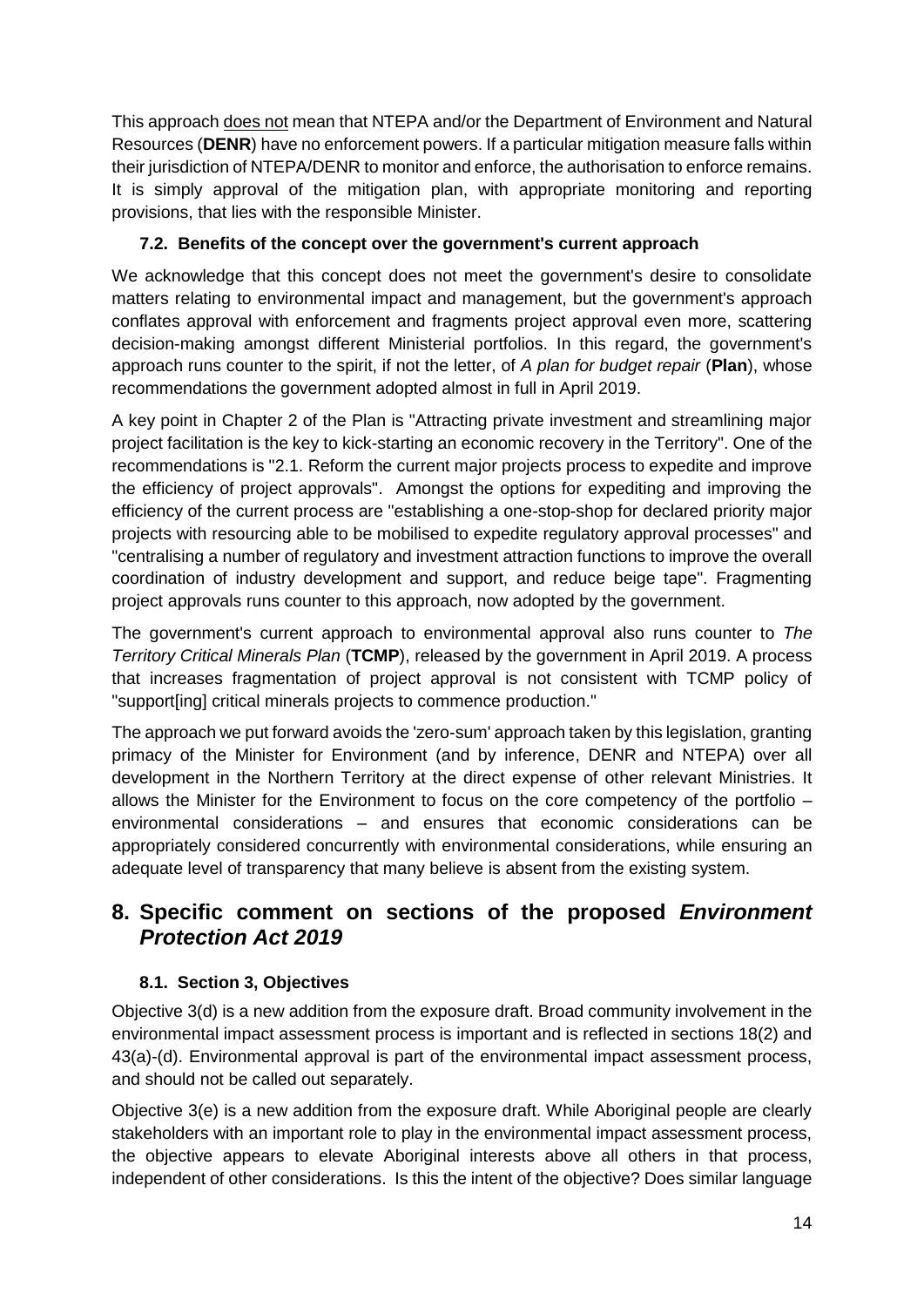appear in other legislation from which the Bill's drafters have drawn ideas and concepts? If not, then perhaps incorporating the phrase "including Aboriginal people and communities" into Objective 3(d) may be more appropriate, though as a rule we see no basis for making broad assertions about particular people or groups and believe all Territorians should be treated equally with an ability to have their say based upon their circumstances and views.

### **8.2. Part 2, Division 2, Management hierarchy**

<span id="page-14-0"></span>While the proposed Act provides for management hierarchies, there is no adequate provision of a policy framework hierarchy. The legislation refers to principles, policies, objectives, and triggers. Presumably, these all relate to each other in some fashion. The legislation should clearly explain the hierarchy and how each links back to the instrument above it in the hierarchy.

#### **8.3. Section 27, Waste management hierarchy**

<span id="page-14-1"></span>In its 13 March 2019 response to Ward Keller's submissions on the exposure draft, DENR noted that a number of peripheral matters raised in the exposure draft of the legislation are more relevant to the broader environmental protection functions proposed in the second stage of environmental reform, replacing similar existing provisions in the (to be replaced) *Waste Management and Pollution Control Act 1998*. The response then indicated that these matters would be removed from the legislation now to be considered further at a later date, with appropriate further public consultation. In that vein, section 27 should be removed at this time for consideration at a later date.

#### **8.4. Sections 29-31, Triggers**

<span id="page-14-2"></span>One element, a condition precedent, is missing from referral triggers – an underlying discretionary action on the part of government to permit an action as defined in section 5(1). It does not have to be Ministerial action; discretionary action at a level below the Minister should suffice. Quite simply, if the action is 'by-right', and no government approval is currently required to undertake the activity, the imposition of an environmental approval should not be required,

#### <span id="page-14-3"></span>**8.5. Part 3, Division 2, generally – Protected environment areas and prohibited actions**

Consultation requirement with regards to declarations of protected environmental area that existed in the exposure draft have been removed from the proposed Act. Why is this so? Open and transparent decision-making requires consultation. This is especially so for temporary declarations, which may not be subject to the same legislative scrutiny as permanent declarations.

Is there, or will there be, any relationship between Sites of Conservation Significance (**SOCS**) and protected environmental areas? We asked this question in out prior submissions on the exposure draft, seeing it as a 'back-door' means of legislating SOCS. We were not provided with an adequate response.

#### **8.6. Section 35, Temporary declarations of protected environmental area**

<span id="page-14-4"></span>We appreciate the power of the Minister to declare permanent development moratoria has been removed from the legislation, vesting that authority only in the Administrator. We believe, however, that a twelve-month period is too long. Ninety (90) days, with the possibility of one ninety day extension should be sufficient to address more permanently whatever the underlying issue is that prompted the declaration.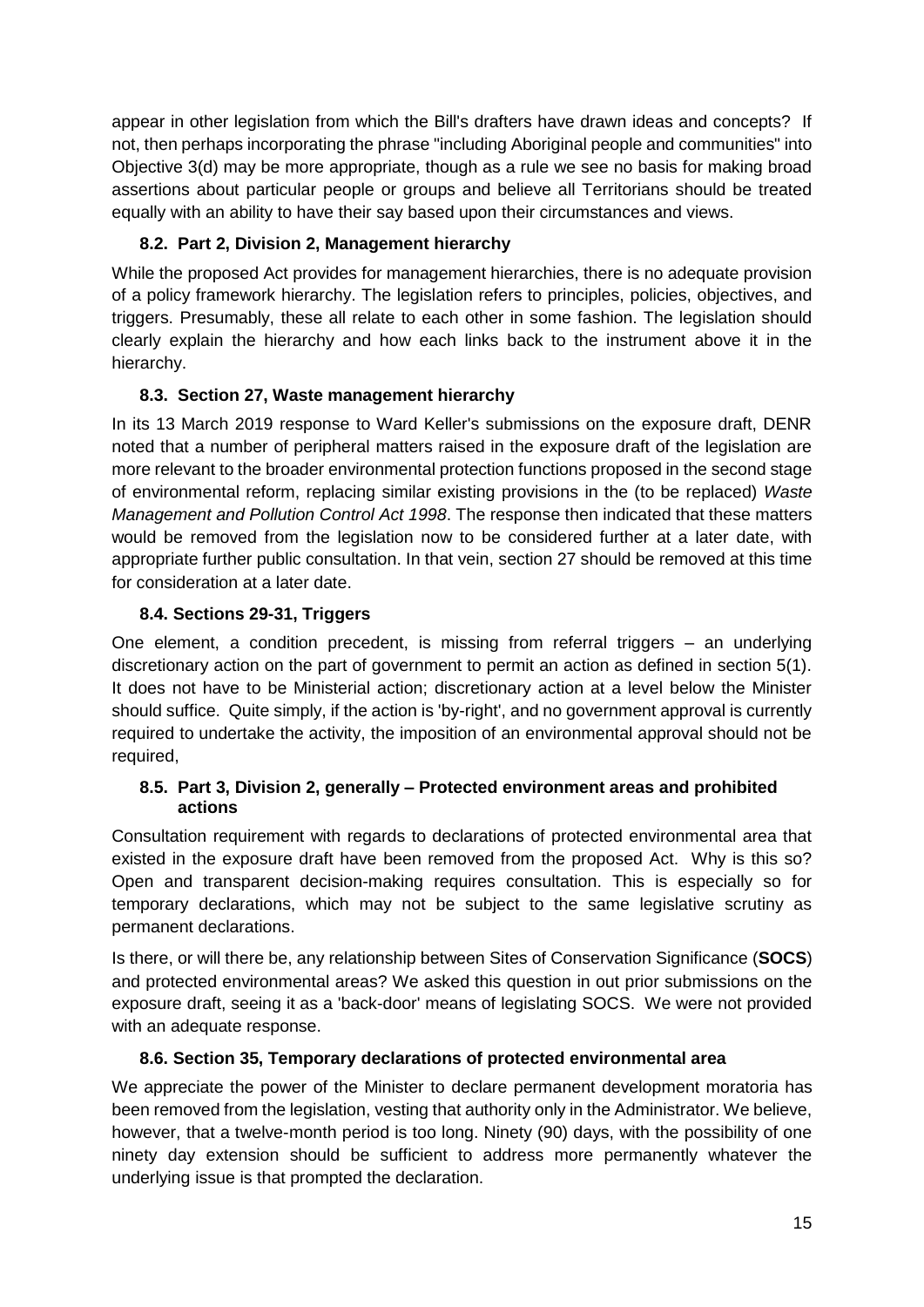## **8.7. Section 49, Referral of strategic proposal**

<span id="page-15-0"></span>The concept of a strategic proposal is better defined here than in the exposure draft. It should be expanded, though, to specifically include location-based plans, irrespective of whether or not a specific action or actions have been formally proposed.

### <span id="page-15-1"></span>**8.8. Section 62, Fit and proper person**

The concept of a fit and proper person test is always in the context of a license or operational permit. An environmental approval is neither; further action would still be necessary for an applicant to undertake the activity that has been subject to environmental impact assessment. This is reinforced by section 93, providing that an environmental approval is not personal property for purposes of the *Personal Property Security Act 2009* (Cth). It is inappropriate, and the power of DENR/NTEPA should not be expanded, to introduce a fit and proper person test here.

### **8.9. Sections 66-67, 75-80, Statement of unacceptable impact**

<span id="page-15-2"></span>We have noted in section 4 above that NTEPA should not be making value judgments; that role should be reserved for the relevant Minister. In this light, the entire concept of a statement of unacceptable impact should be deleted, including sections 66, 67(1)(c), and the entirety of Part 5, Division 4. This also applies to section 302(2).

### <span id="page-15-3"></span>**8.10. Sections 70-71, Consultations after Minister proposed a final action**

The consultation requirements of section 70 and 71 ring hollow when one realises the limitations placed on the Minister's ability to actually have regard for any results of the consultative process. The Minister is required to consider and apply the principles of ecologically sustainable development in making a decision on an environmental approval. See section 17-24. This means that factors not within those principles, such as economic development and technological/financial feasibility, may be irrelevant and the Minister may not have regard for them as part of the consultation.

We further note that the provisions of section 70(2) allowing the time for decision-making to be stayed during consultation may result in a significant increase in time for decision-making that the proposed Act's proponents have claimed. It is, in effect, an exception that may swallow the rule.

### <span id="page-15-4"></span>**8.11. Section 92, Environmental approval prevails over other statutory authorisations**

While the Bill's proponents have dismissed both our concerns and our characterisation that the Minister is effectively being granted veto power over every development activity in the Northern Territory, section 92 reinforces our view that the Minister for the Environment (and by inference, DENR and NTEPA) is being given primacy over all development in the Northern Territory at the expense of other relevant Ministries.

### **8.12. Part 7, Division 9, Transfer of environmental approval**

<span id="page-15-5"></span>A potential transferor of project entitlements should not be subjected to multiple and potentially duplicative transfer approval requirements. All transfer approvals should be vested only in the Minister or decision-making authority for the sector that encompasses the project.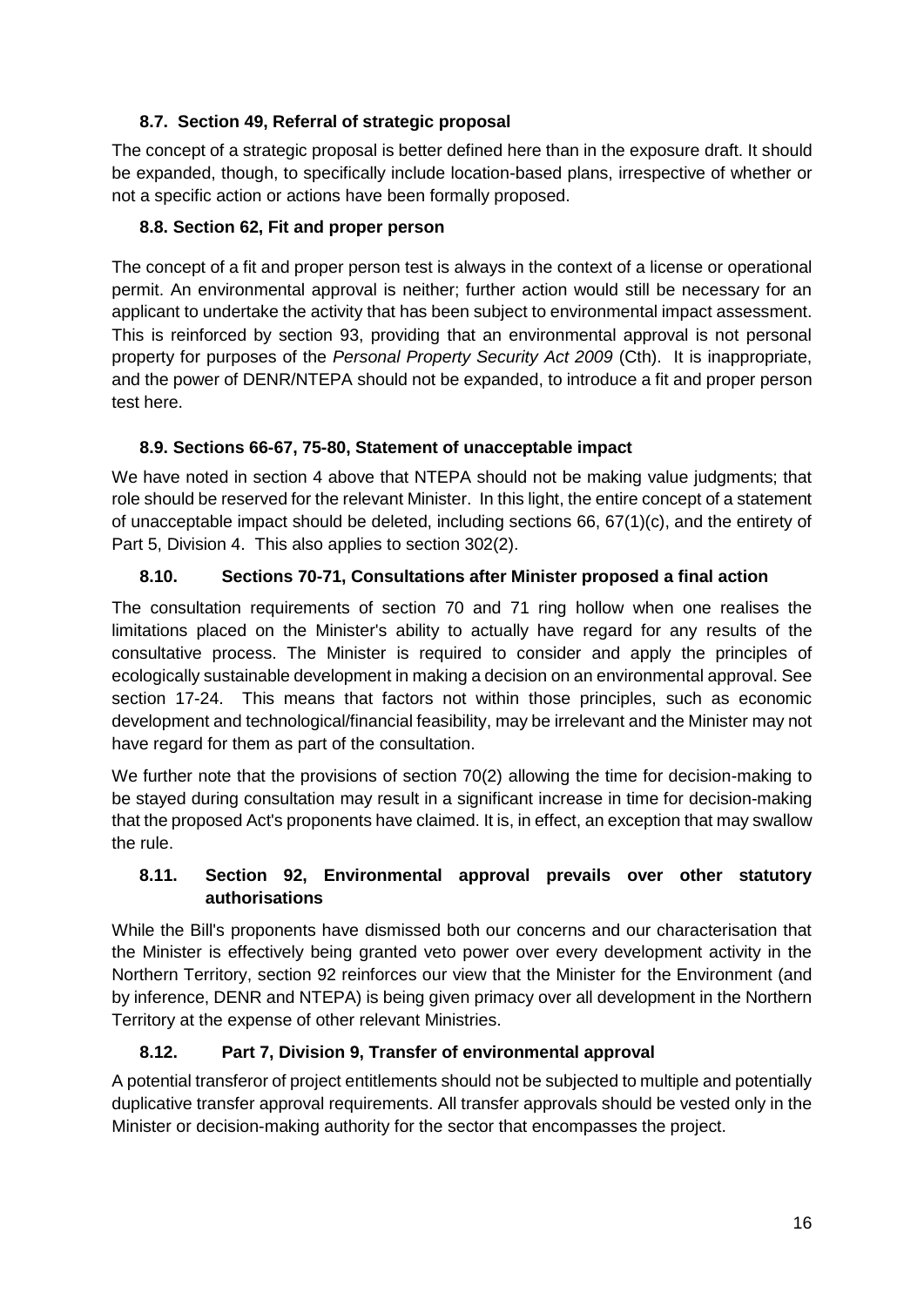### **8.13. Section 109, Revocation of environmental approval**

<span id="page-16-0"></span>As we have noted above with regard to section 62, the concept of a fit and proper person is inappropriate for an environmental approval. Section 109(b) should be deleted.

As written, section 109(c) would allow revocation of an environmental approval, even if the initial approval recognised that all environmental impacts on the action in question could not be fully avoided, mitigated or managed. Sections 109(a) and 109(c) should be written as conjunctive, not alternative.

### <span id="page-16-1"></span>**8.14. Section 127 (Part 7, Division 1, generally), Financial provisions**

Projects which already subject to security requirements pursuant to other legislation, such as the *Mining Management Act 2001* , should be expressly exempt and not subject to further bonding requirements. "Double-dipping" and other increased financial burdens will only inhibit growth and investment in the Territory.

This is addressed in section 129(8), but the reference in the last clause should refer to an action or project, not environmental impact. The same action or project should not be subject to two environmental bonds. Section 129(8) does not prevent this.

#### <span id="page-16-2"></span>**8.15. Sections 133-134 (Part 7, Division 2, generally), Environmental protection levy**

The increased taxation of the "environmental protection levy" is yet another unjustified burden on industry that will inhibit growth and investment in the Territory. A business should not be saddled with a levy that neither has a direct nexus to the project or addresses specifically identified legacy issues within that project's sector.

Moreover, with respect to the mining industry, this levy is a double tax; section 44A of the Mining Management Act already provides for a levy "for the effective administration of this Act in relation to minimising or rectifying environmental harm caused by mining activities." Projects subject to section 44A should not be subject to this double taxation. Section 134(2) is insufficient protection, as project proponents may also be subject to environmental protection bonds.<sup>8</sup>

Section 134(2) provides no safe harbour because it provides no assurance that businesses already subject to a levy under other legislation will not be double-taxed by this legislation. The purposes of the levy spelled out in section 133(2) do not establish a nexus between those purposes and the project subject to the levy.

A person should not be subject to multiple levies on different permits/entitlements for what is effectively the same action. The legislation does not prevent that. Section 134(2) should be rewritten to reflect that, along the lines of "An environment protection levy must not be imposed on a person if a levy has been, or is required to be, paid by the person under another Act for the same, or substantially the same, action for which an environmental approval is sought."

### **8.16. Section 136 (Part 7, Division 3, generally), Environmental protection funds**

<span id="page-16-3"></span>The concerns raised with regard to levies in Part 7, Division 2, are equally applicable to the environmental protection funds provisions of Division 3.

<sup>-</sup><sup>8</sup> Sections 127-128. We also note that the explicit ability in the exposure draft of the proposed Act to require financial assurance as a condition of a closure certificate has been deleted from the version tabled, but we remain concerned that the inherent ability to so require still remains. See section 211.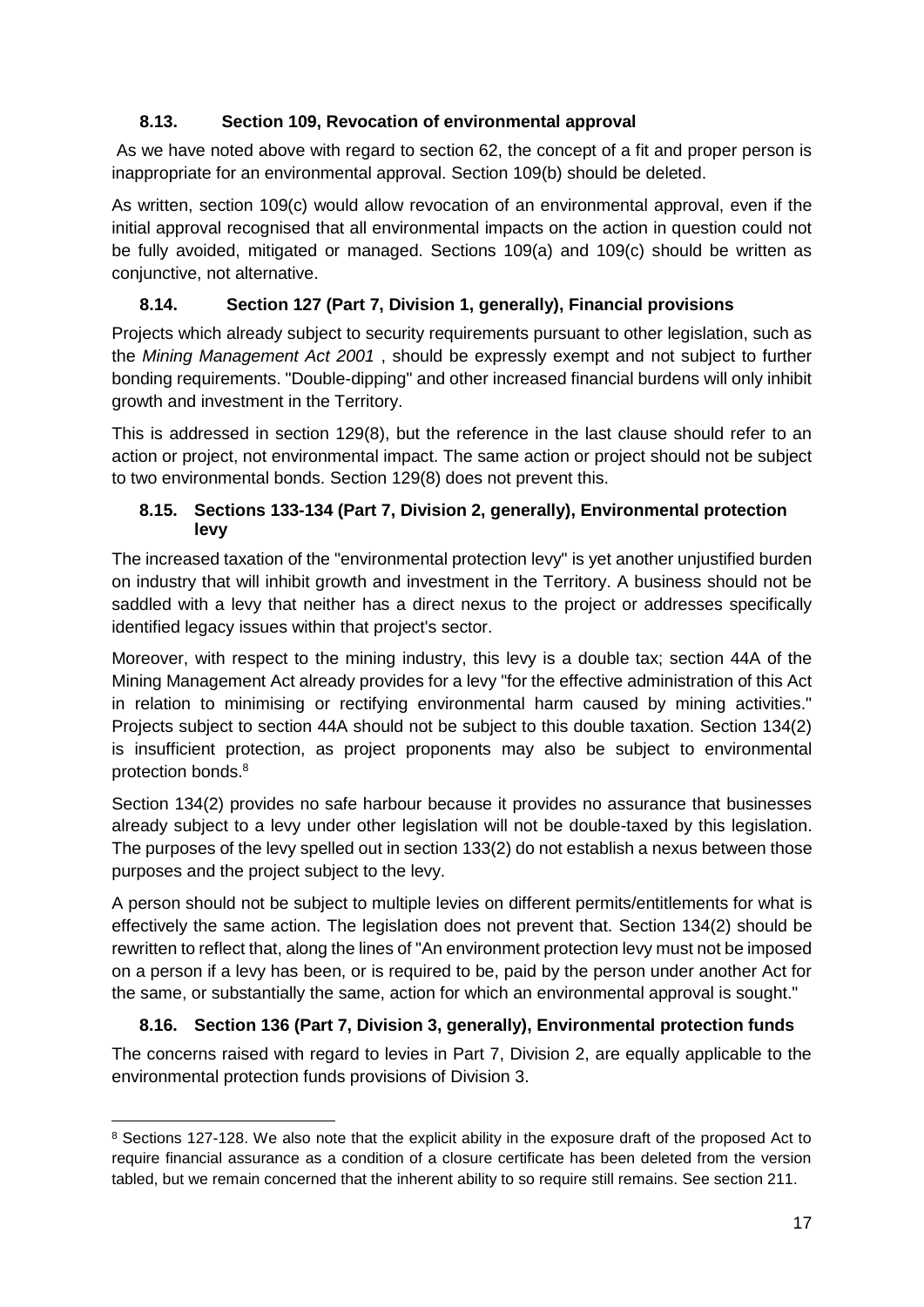#### <span id="page-17-0"></span>**8.17. Part 8 (sections 140** *et seq***.), Environmental audits, environmental auditors and environmental practitioners**

The current *Environmental Assessment Act 1982* and *Environmental Assessment Administrative Procedures 1984* do not expressly provide for post-approval auditing procedures. That authority generally resides with the relevant decision-maker and through legislation directly addressing those underlying actions. For example, post-approval monitoring of mining activity would occur through review of a Mining Management Plan in accordance with the Mining Management Act*.* NTEPA has the authority to require audits of holders of an environmental protection approval or license pursuant to the Waste Management and Pollution Control Act.

The proposed bill and regulations essentially lift the auditing provisions from the Waste Management and Pollution Control Act, but expands the powers of the CEO to order and undertake audits.<sup>9</sup> The Waste Management and Pollution Control Act generally requires some open and transparent trigger based on a contravention of the Act for an audit, such as the issuance of a pollution abatement notice or a court order, although as identified above that may not always be the case. Nevertheless, the proposed Act provides no such standards at all.

We recognize that the purpose of post-decision monitoring is to ensure compliance with conditions of approval. We object, however, to the incredibly open-ended nature of auditing as described in proposed Act and its CEO should not be granted license to go on fishing expeditions. The purpose of an environmental audit should be limited to determinations of whether an approval holder is compliant with conditions of the environmental approval. Further, an order or notice to prepare a post-approval audit should be limited to situations where the Minister or statutory decision-maker believes or suspects on reasonable grounds that:

- the approval holder has contravened, or is likely to contravene, a condition of the environmental approval, or
- the environmental impacts of the action are significantly greater than indicated in the information available to the Minister or statutory decision-maker when the environmental approval was granted.

This comports with the purpose of environmental audits provided for in section 458 of the EPBC Act. It also comports with the intent of the audit provisions of the Waste Management and Pollution Control Act, which generally requires some underlying open and transparent trigger for an audit, such as the issuance of a pollution abatement notice<sup>10</sup> or a court order.<sup>11</sup>

Even in this light, we are still sceptical of the overkill nature of these provisions. If an adequate mitigation plan is place – including monitoring and reporting provisions – that environmental auditing of environmental approvals is not necessary.

<sup>-</sup><sup>9</sup> The ability of NTEPA to do the same appears to have been removed from the exposure draft. <sup>10</sup> WMPC Act s 48(1)(b).

<sup>11</sup> WMPC Act s 49.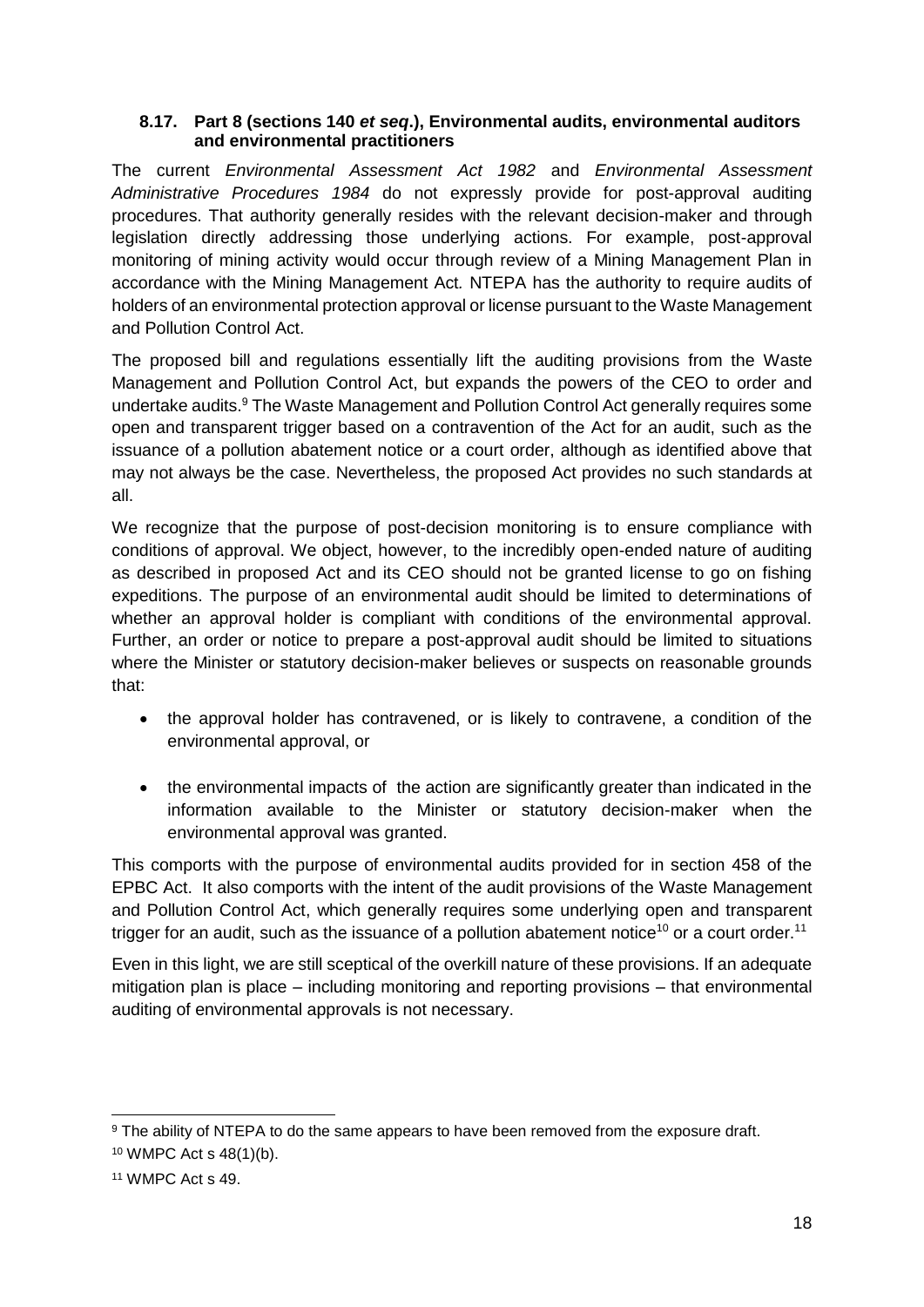Please also note that our references above to environmental approvals is not to be taken as tacit support for the concept of an environmental approval by the Minister for the Environment. Our objections to environmental approvals are noted elsewhere in this submission.

In its 13 March 2019 response to Ward Keller's submissions on the exposure draft, DENR essentially said it would defer consideration of concepts derived from the to be replaced Waste Management and Pollution Control Act to a later date, with appropriate further public consultation. DENR should be held to that assurance. Based on the two-stage approach that DENR claims to have taken in regards to proposed changes to the environmental protection regime generally, we do not believe that expansion of the auditing system should be considered at this stage.

We also note the dearth of environmental auditors based in the Northern Territory as an additional reason for not expanding the environmental auditing regime at this time. Requiring or encouraging environmental auditors from interstate for Territory projects is not consistent with the aims of the Territory to grow the population and buy local.

#### <span id="page-18-0"></span>**8.18. Sections 186-188, relationship of environmental protection notices to owners/occupiers of land**

With respect to closure notices, we identify below concerns on potentially innocent parties stemming from the lodgement of such a notice under sections 202-204. Our concerns are similar here. Landowners or other occupiers of land should not suffer a blot on land title for actions over which they may have no control.

#### **8.19. Section 204, Notice to owners and occupiers of land**

<span id="page-18-1"></span>Given the gravity and severity of an environmental protection notice, simply addressing a notice to "the occupier" and "posting it to, or leaving it on, the land" is not sufficient notice, especially given that "the land" may be hundreds, if not thousands, of square kilometres. The CEO certainly has access to land records. Reasonable efforts must be made to provide actual notice to the parties.

#### <span id="page-18-2"></span>**8.20. Part 9, Division 4, Closure notices Part 9 Division 5, Closure certificates**

As with so many other provisions of the proposed Act, the closure notice and closure certificate provisions create costly duplication and unnecessary red tape for project proponents that will only inhibit growth and job creation.

Specific to mines, section 40 of the Mining Management Act already requires a plan and costing of closure activities as part of an Mining Management Plan, which must be approved by the Minister for Primary Industry and Resources. Under section 46, that Minister may also issue a certificate of closure upon rehabilitation.

Projects or actions for which closure plans or something similar are already required under different legislation should not be subject to these duplicative provisions of the proposed Act.

Outside of the mining context, closure notices and closure certificates are a concept more closely linked to licencing and abatement noticing under the waste management regime of the Waste Management and Pollution Control Act. These provisions should be deferred until the next stage of DENR's two-step approach.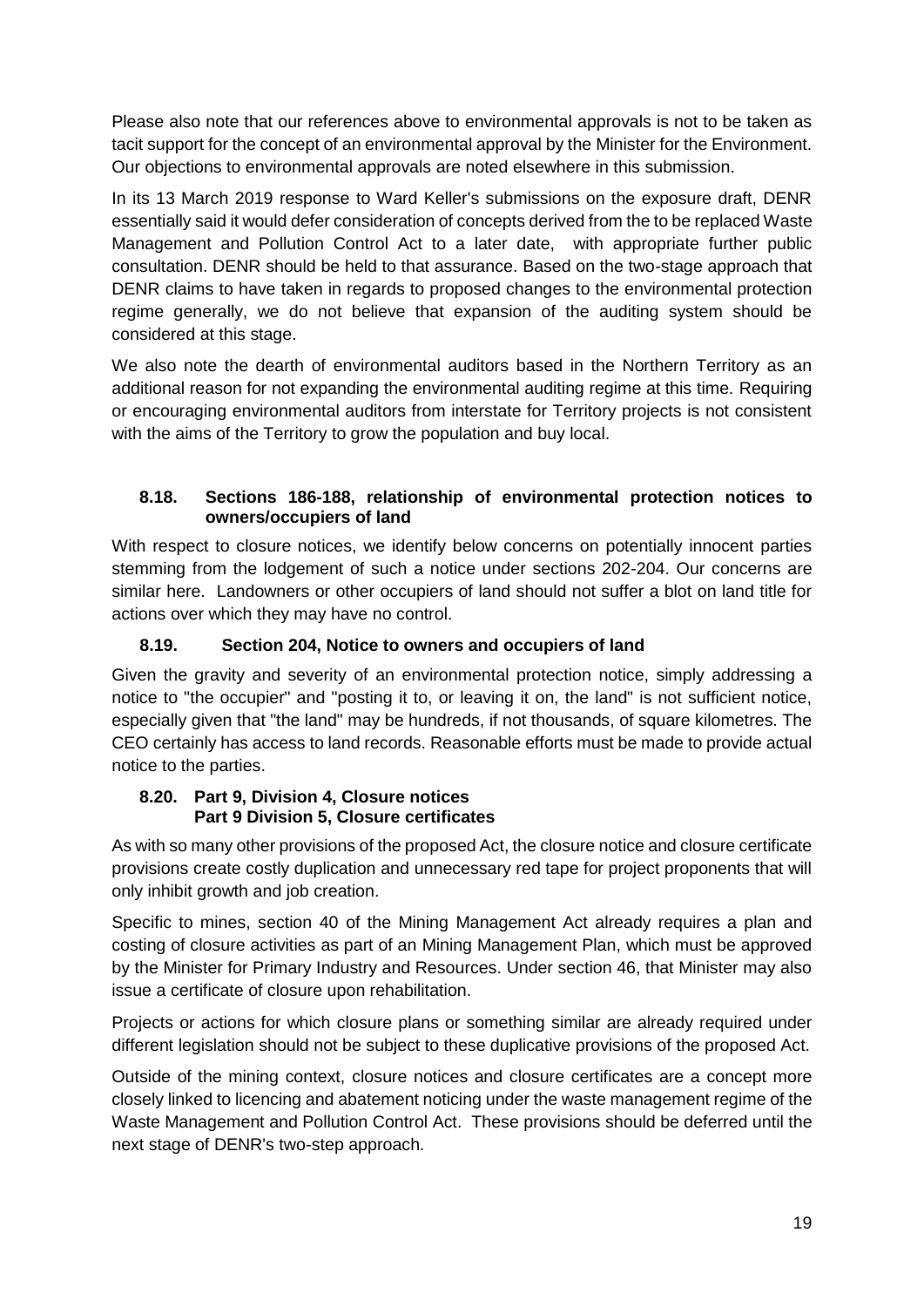#### <span id="page-19-0"></span>**8.21. Sections 202-204, relationship of closure notices to owners/occupiers of land**

With respect to mining and petroleum activity in particular, the actions authorised here unfairly mix mineral and petroleum titles with land titles to the detriment of landowners such as pastoralists, who have no control over the actions of the party at whom any notice should be directed. Landowners or other occupiers of land should not suffer a blot on land title for actions over which they have no control.

Even worse, the language in these sections suggests that innocent parties will not only suffer a blot on title, they may be legally required to undertake the activities specified in a closure notice. A notice issued to the landowner/occupier of the land pursuant imposing responsibility on occupier/landowner liability pursuant to section 200(1) for the actions specified in the notice.

The discretion provided for in sections 199 and 202 is of no comfort, especially given the extreme discretion given to the Minister and CEO, respectively, to issue and lodge a closure notice. The legislation also provides no transparency to the process. The entirety of Part 9, Division 4 should be removed in favour of an approach more akin to pollution abatement notices in Part 10, Division 2 of the Waste Management and Pollution Control Act.

## **8.22. Section 204, Notice to owners and occupiers of land**

<span id="page-19-1"></span>Given the gravity and severity of a closure notice, simply addressing a notice to "the occupier" and "posting it to, or leaving it on, the land" is not sufficient notice. The CEO certainly has access to land records. Reasonable efforts must be made to provide actual notice to the parties.

## **8.23. Part 9 Division 5, Closure certificates**

<span id="page-19-2"></span>We note that the express requirement to provide financial assurance for a closure certificate has been removed from the proposed Act as tabled. We are in accord with this change. We wish confirmation, however, that financial assurances will not be a "criteria" for purposes of section 211.

# **8.24. Section 223, Emergency authorisations**

<span id="page-19-3"></span>We find this provision somewhat unusual. While we appreciate flexibility, the ability to authorise an approval holder to disregard some portion of the Act or an environmental approval only serves to highlight the excessive breadth and potentially arbitrary nature of the legislation.

# **8.25. Section 224, Application of Division related to notification of incidents**

<span id="page-19-4"></span>Section 224 is unclear. The way it written the Division could apply to activities that are otherwise legal and valid under the environmental approval. If the incident occurs at a site where an action is undergoing assessment, it would appear that there is already in contravention of the legislation for undertaking activity without approval.

# **8.26. Section 230, Who may bring proceedings**

<span id="page-19-5"></span>We acknowledge that the open standing provisions of the exposure draft have been dropped in favour of current section 230, "A person who is affected by an alleged act or omission that contravenes or may contravene this Act may apply to the court for an injunction or another order under this Division." The section, however, conflates standing to challenge an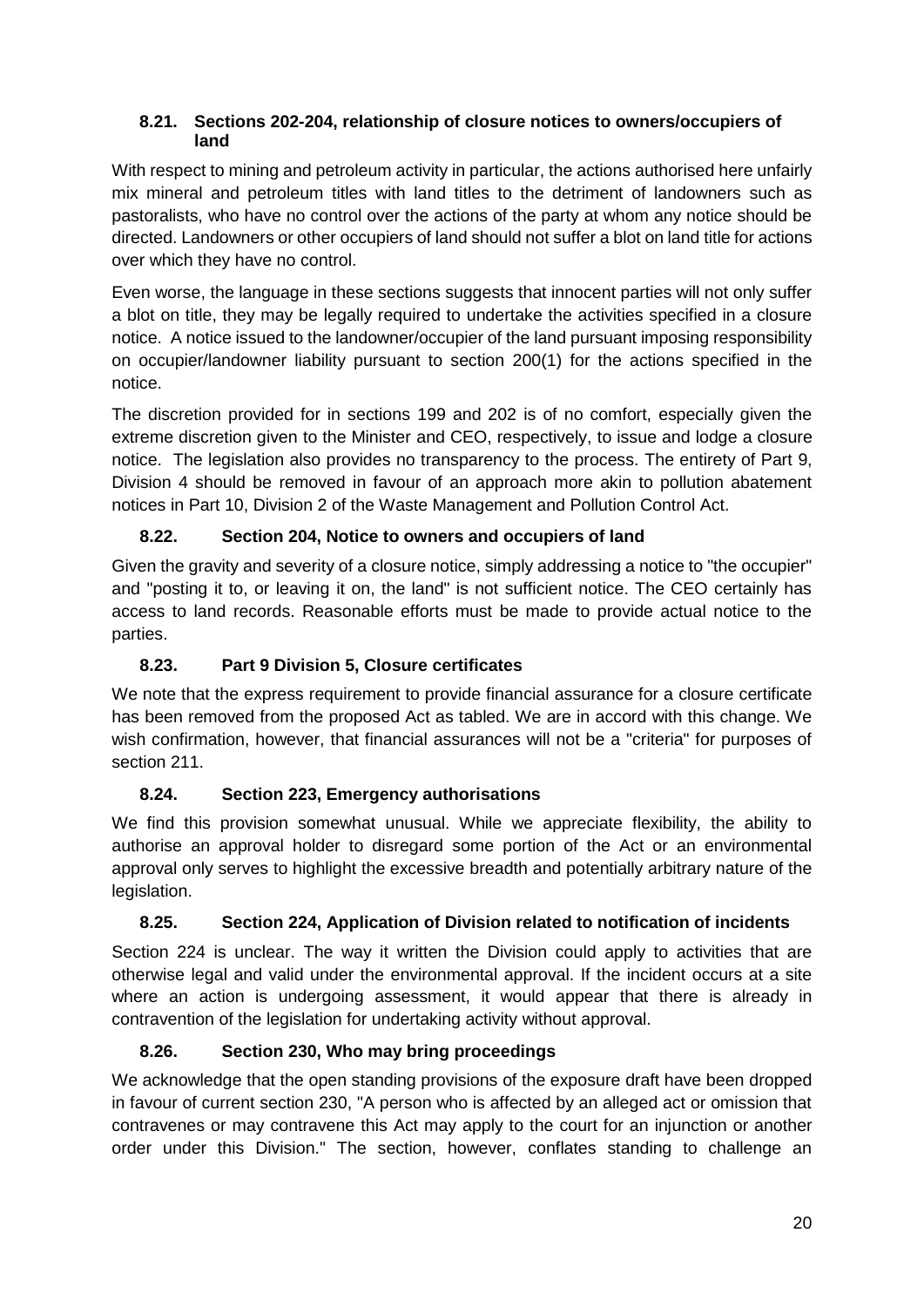environmental approval with standing to challenge a contravention of provisions not directly related to an environmental approval. It may make sense to differentiate between the two.

As an example, the United States National Environmental Policy Act 1969, the legislation on which much western environmental assessment law is based, requires that an applicant have participated in the process, have an injury-in-fact, and that the injury is within a zone of protected interest – an environmental interest for example, as opposed to an economic or pecuniary interest. Those are appropriate standards for challenges to an environmental assessment. They may not be appropriate for other challenges under the proposed Act.

### **8.27. Section 234(1), Certain considerations for granting injunctions not relevant**

<span id="page-20-0"></span>Any proceeding based on Ministerial action should be limited, as an evidentiary matter, to the record before the Minister at the time of his or her decision. Subject to possible exceptions related to transparency in the decision making process, litigation must not be the first time at which inadequacies in the Ministerial decision or underlying documentation (to the extent the public had a right of access) are identified.

Specific to an the conduct of environmental impact assessment, while an applicant may not have meaningfully participated in the environmental impact assessment process below, any issue raised in a civil proceeding should nevertheless have been raised prior to litigation with sufficient particularity to avoid unjustified obstructionism.

#### **8.28. Section 236(c), Other civil orders**

<span id="page-20-1"></span>Section 15 of the proposed Act provides that civil remedies and the common law are not affected by the legislation. As such, awards for damages should not be provided for in the proposed Act. Actions challengeable under the legislation should only be those for which damages are an inadequate remedy at law.

#### **8.29. Part 13, Division 5, Directions to provide information (section 285** *et seq.***)**

<span id="page-20-2"></span>This Division is highly unusual regulatory overreach. Direct proponents will already be undergoing environmental impact analysis. Approval holders will already undertaking expenditure to comply with the conditions of an approval. What this Division does is potentially require a proponent going through the process or an approval holder who has already completed the process to provide additional information with no direct nexus to its project or be fined up to \$15,500.

Penalties aside, this Division adds unnecessary cost and burden to both proponents and approval holders. It should be deleted in its entirety.

#### **8.30. Part 14, Division 2, Transitional matters**

<span id="page-20-3"></span>Environmental impact assessment, especially if an EIS is required, is a long and expensive process that can take several years. In reviewing the NTEPA website, there are currently two projects whose EIS are open for public comment and another thirteen at various other stages of the assessment process, projects with the collective potential to provide hundreds of millions of dollars on investment and hundreds of jobs to the Northern Territory. The proponents of these projects should not be penalized by having the rules changed in the middle of the game. Transition provisions should give these project proponents the opportunity to complete the assessment process under the current assessment regime.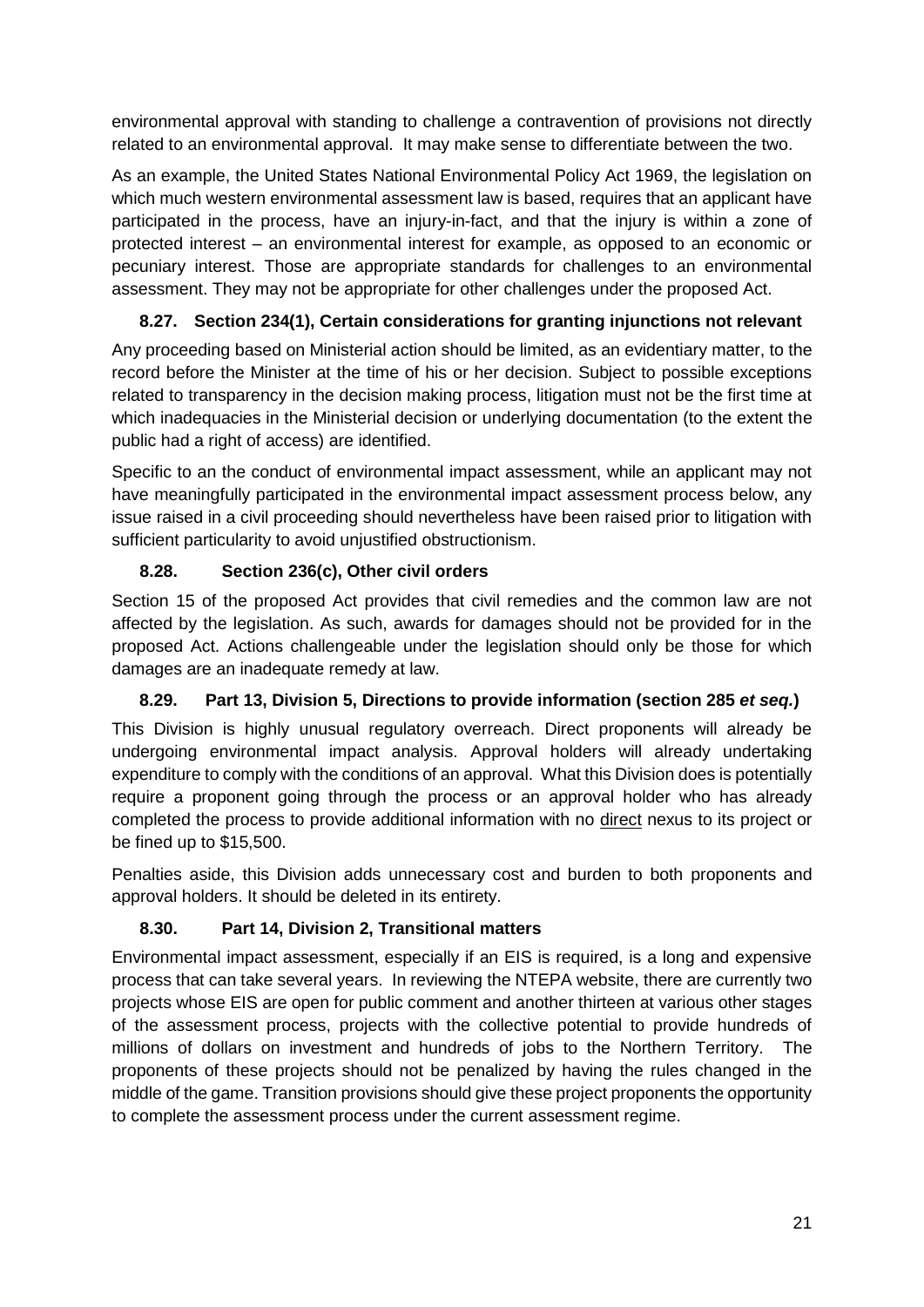#### <span id="page-21-0"></span>**8.31. Section 296, Saving of existing assessments commenced but not completed**

We seek clarification here of the of the phrase "if an assessment of a proposed action commenced under the former Act…" Does this refer to actions for which at least a notice of intent has been submitted?

### **8.32. Section 297(2), Termination of assessment under former Act**

<span id="page-21-1"></span>Passage of time should not be the only determinant under which NTEPA may terminate the assessment process under the Environmental Assessment Act. Lack of effort on the part of the proponent of the action to complete the process should be an explicit determinant. That is recognised in the Explanatory Statement for the proposed Act, but not in the proposed Act itself.

#### <span id="page-21-2"></span>**8.33. Section 300(3), Assessment report completed under former Act before commencement**

We assume the list of prescribed Acts (section 295) is provided as it is because there are no other actions or projects requiring statutory authorisation under statutes other than the prescribed Acts. Is this the case? If it is not, why have the prescribed Acts been so limited?

#### <span id="page-21-3"></span>**8.34. Section 301, Assessment report completed under the former Act after commencement**

This section renders section 296(1) meaningless. If an assessment report is completed under the Environmental Assessment Act, the Environmental Assessment Act should control. This section admittedly applies to a small number of actions, but it these actions are this far along in the process, they should not have the proverbial goal line moved and be subjected to addition delay and red tape at the end of the process.

# **8.35. Section 302, Process for environmental approval**

<span id="page-21-4"></span>In light of our objections to section 301, we oppose section 302(1). In light of our objections to NTEPA making value judgments, as opposed to objective statement of impact, we oppose section 302(2).

# <span id="page-21-5"></span>**9. Port Melville is no justification for wholesale change to the environmental impact assessment regime**

Finally, because it is being used as justification for the legislation, we conclude by addressing Port Melville. We do not see the Port Melville issue in the same manner as those who cite it as evidence for wholesale change to the Northern Territory's environmental impact assessment regime. Port Melville went through a referral process; it was the outcome that project opponents did not like. Using Port Melville as justification for the proposed legislation is using the tail to wag the dog.

Ezion Logistics Hub (Tiwi) Pty Ltd (**Ezion**) submitted a Notice of Intent for Port Melville on 17 March 2014. NTEPA had called in the project for referral under regulation 7 of the Environmental Assessment Administrative Procedures. A Statement of Reasons issued from NTEPA on 16 October 2015 whose summary provided as follows:

> The NTEPA has considered the environmental risks associated with Port Melville. Environmental management of some of the risks has been identified in the NOI and additional information, while the remainder will be addressed through monitoring and management actions detailed in the OEMP and/or the